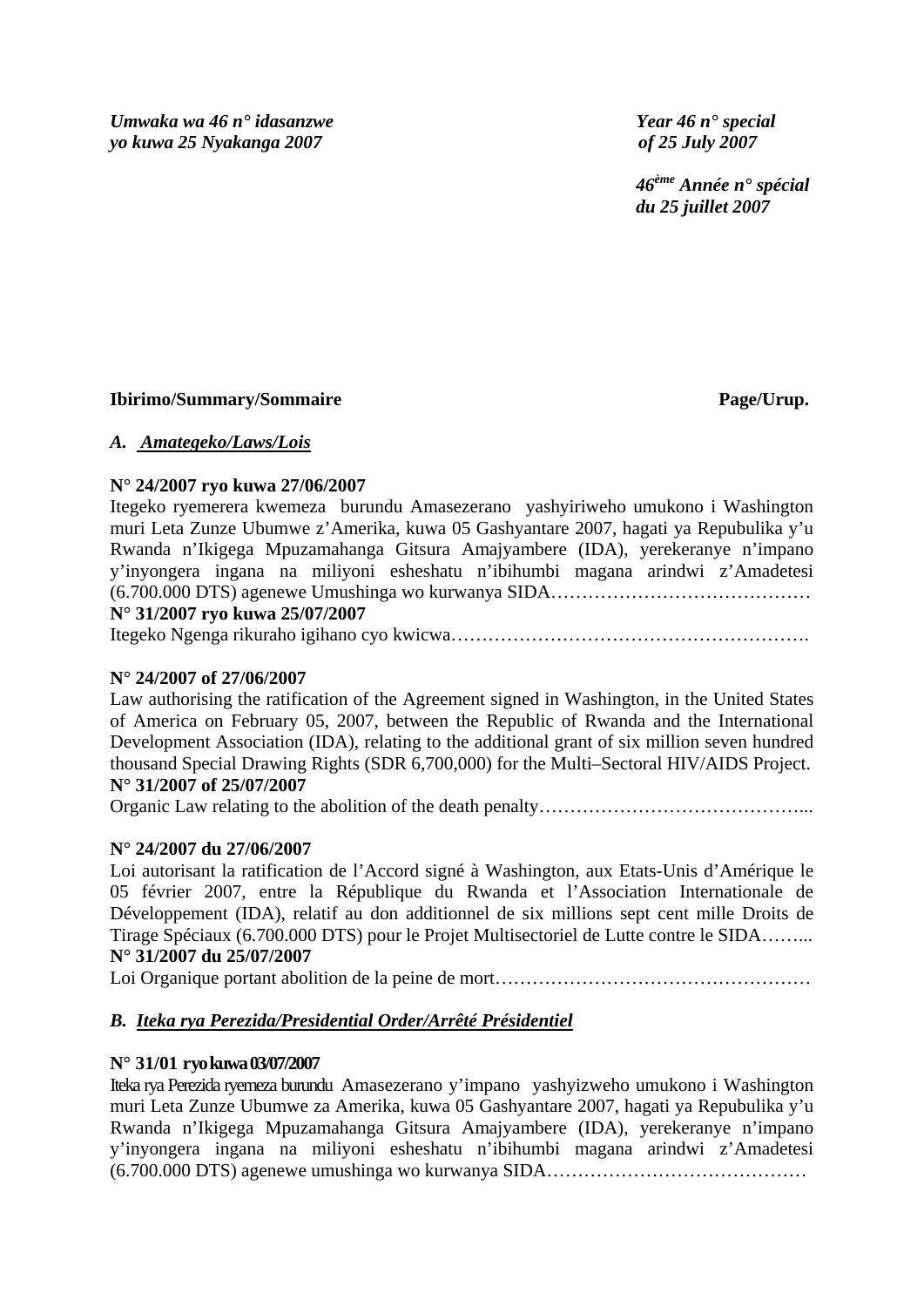# **N° 31/01 of 03/07/2007**

Presidential Order on the ratification of the grant Agreement signed in Washington, in the United States of America on February 05, 2007, between the Republic of Rwanda and the International Development Association (IDA), relating to the additional grant of six million seven hundred thousand Special Drawing Rights (DTS 6,700,000) for the Multi–Sectoral HIV/AIDS Project……………………………………………………………………………....

# **N° 31/01 du 03/07/2007**

Arrêté Présidentiel portant ratification de l'Accord de don signé à Washington, aux Etats-Unis d'Amérique le 05 février 2007, entre la République du Rwanda et l'Association Internationale de Développement (AID), relatif au don additionnel de six millions sept cent mille Droits de Tirage Spéciaux (6.700.000 DTS) pour le Projet Multisectoriel de Lutte contre le SIDA…….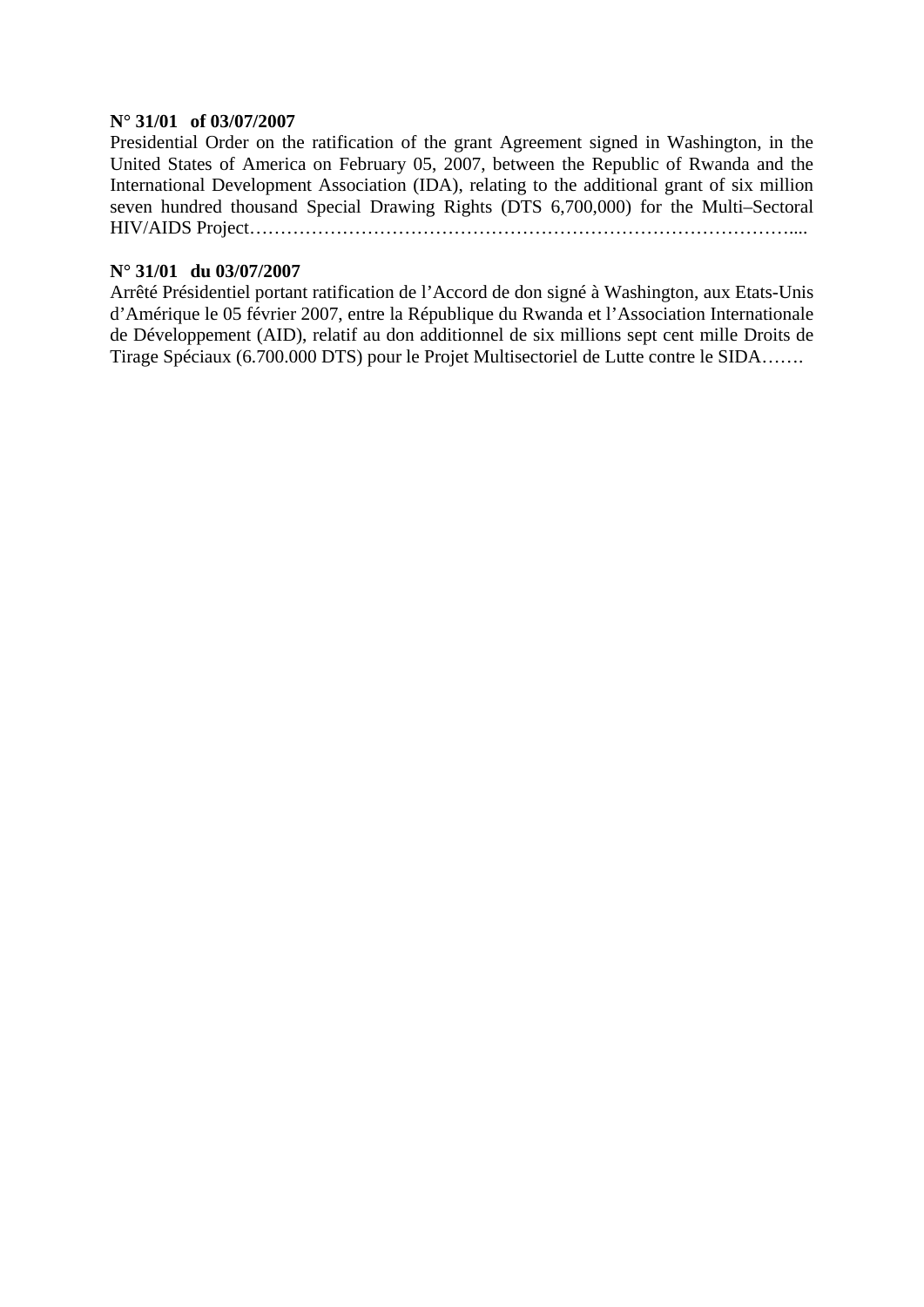**ITEGEKO N° 24/2007 RYO KUWA 27/06/2007 LAW N° 24/2007 OF 27/06/2007 RYEMERERA KWEMEZA AMASEZERANO YASHYIRIWEHO UMUKONO I WASHINGTON MURI LETA WASHINGTON, IN THE UNITED STATES ETATS-UNIS D'AMERIQUE LE 05 ZUNZE UBUMWE Z'AMERIKA, KUWA 05 OF AMERICA ON FEBRUARY 05, 2007, FEVRIER 2007, ENTRE LA REPUBLIQUE**  GASHYANTARE 2007, HAGATI **REPUBULIKA Y'U RWANDA N'IKIGEGA MPUZAMAHANGA DEVELOPMENT ASSOCIATION (IDA), DEVELOPPEMENT (IDA), RELATIF AU AMAJYAMBERE (IDA), YEREKERANYE RELATING TO THE ADDITIONAL DON ADDITIONNEL DE SIX MILLIONS N'IMPANO Y'INYONGERA INGANA NA GRANT OF SIX MILLION SEVEN SEPT CENT MILLE DROITS DE TIRAGE MILIYONI ESHESHATU** N'IBIHUMBI HUNDRED **MAGANA ARINDWI Z'AMADETESI DRAWING RIGHTS (SDR 6,700,000) FOR PROJET MULTISECTORIEL DE LUTTE (6.700.000 DTS) AGENEWE UMUSHINGA THE MULTI–SECTORAL HIV/AIDS CONTRE LE SIDA WO KURWANYA SIDA AUTHORISING THE RATIFICATION OF AUTORISANT LA RATIFICATION DE AGREEMENT SIGNED L'ACCORD SIGNE A WASHINGTON, AUX BETWEEN THE REPUBLIC OF RWANDA DU RWANDA ET L'ASSOCIATION AND THE INTERNATIONAL INTERNATIONALE DE THOUSAND SPECIAUX (6.700.000 DTS) POUR LE PROJECT LOI N° 24/2007 DU 27/06/2007** 27/06/2007

# **ISHAKIRO**

### **TABLE OF CONTENTS**

### **TABLE DES MATIERES**

**Ingingo ya mbere: Uruhushya rwo kwemeza burundu amasezerano** 

**Article One : Authorization of ratification** 

**Article premier : Autorisation de ratification** 

**Ingingo ya 2** : I**gihe cy'ikurikizwa** 

**Article 2 : Coming into force** 

**Article 2 : Entrée en vigueur**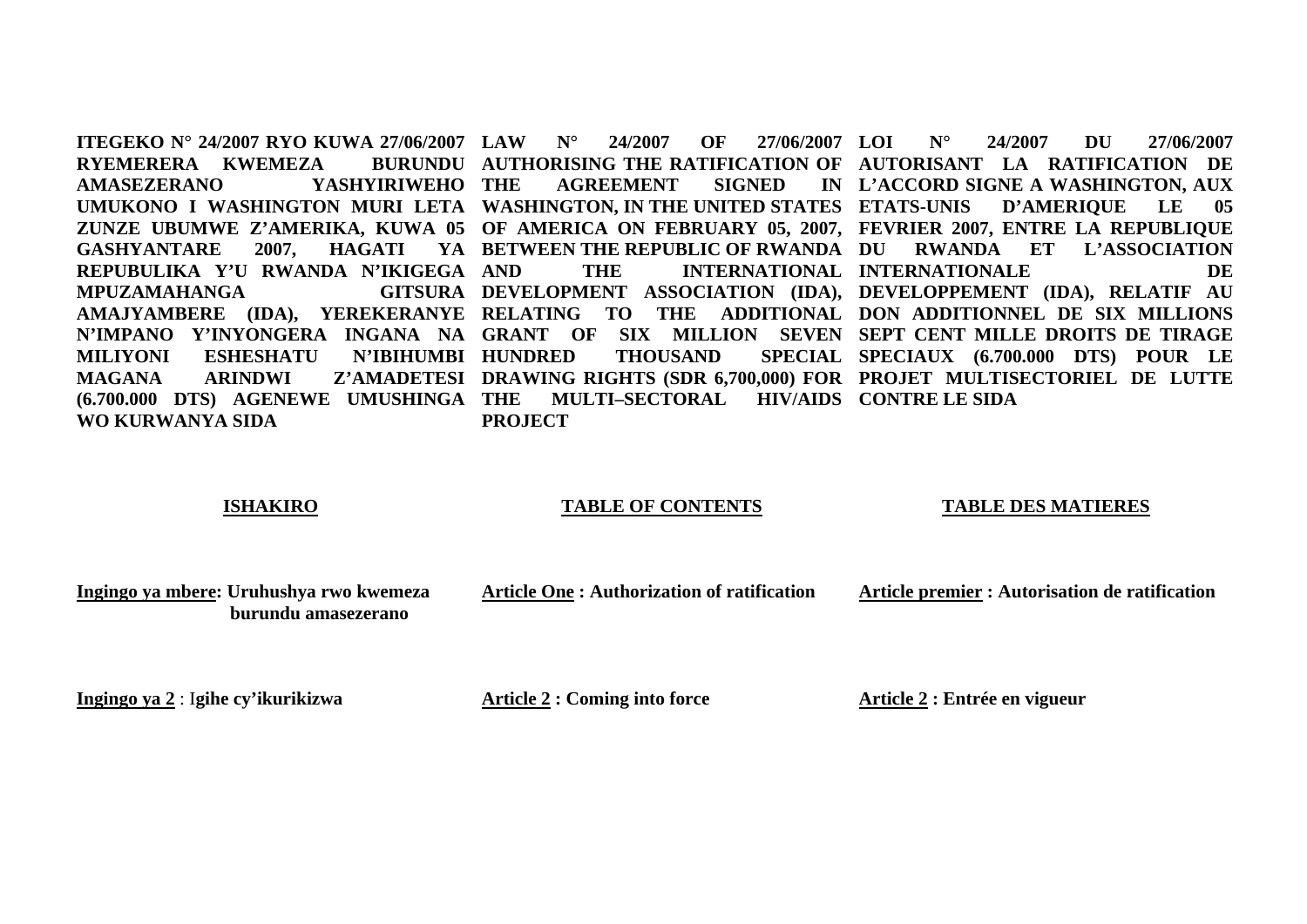| ITEGEKO N° 24/2007 RYO KUWA 27/06/2007 LAW                                           | $N^{\circ}$<br>24/2007<br>OF<br>27/06/2007 LOI          | $N^{\circ}$<br>24/2007<br><b>DU</b><br>27/06/2007                                                                            |
|--------------------------------------------------------------------------------------|---------------------------------------------------------|------------------------------------------------------------------------------------------------------------------------------|
| RYEMERERA KWEMEZA<br><b>BURUNDU</b>                                                  |                                                         | AUTHORISING THE RATIFICATION OF AUTORISANT LA RATIFICATION DE                                                                |
| YASHYIRIWEHO<br><b>AMASEZERANO</b>                                                   | <b>AGREEMENT</b><br><b>SIGNED</b><br>THE                | IN L'ACCORD SIGNE A WASHINGTON, AUX                                                                                          |
| UMUKONO I WASHINGTON MURI LETA WASHINGTON, IN THE UNITED STATES ETATS-UNIS           |                                                         | <b>D'AMERIQUE</b><br>LE<br>05                                                                                                |
|                                                                                      |                                                         | ZUNZE UBUMWE Z'AMERIKA, KUWA 05 OF AMERICA ON FEBRUARY 05, 2007, FEVRIER 2007, ENTRE LA REPUBLIQUE                           |
| HAGATI<br><b>GASHYANTARE</b><br>2007,                                                | YA BETWEEN THE REPUBLIC OF RWANDA DU                    | RWANDA ET<br><b>L'ASSOCIATION</b>                                                                                            |
| REPUBULIKA Y'U RWANDA N'IKIGEGA                                                      | <b>THE</b><br><b>AND</b>                                | INTERNATIONAL INTERNATIONALE<br><b>DE</b>                                                                                    |
| <b>MPUZAMAHANGA</b><br><b>GITSURA</b>                                                |                                                         | DEVELOPMENT ASSOCIATION (IDA), DEVELOPPEMENT (IDA), RELATIF AU                                                               |
| AMAJYAMBERE (IDA), YEREKERANYE RELATING TO                                           | <b>THE</b>                                              | ADDITIONAL DON ADDITIONNEL DE SIX MILLIONS                                                                                   |
| N'IMPANO Y'INYONGERA INGANA NA GRANT OF                                              |                                                         | SIX MILLION SEVEN SEPT CENT MILLE DROITS DE TIRAGES                                                                          |
| <b>MILIYONI</b><br><b>ESHESHATU</b>                                                  | N'IBIHUMBI HUNDRED<br><b>THOUSAND</b>                   | SPECIAL SPECIAUX (6.700.000 DTS) POUR LE                                                                                     |
| <b>ARINDWI</b><br><b>MAGANA</b>                                                      |                                                         | Z'AMADETESI DRAWING RIGHTS (SDR 6,700,000) FOR PROJET MULTISECTORIEL DE LUTTE                                                |
| (6.700.000 DTS) AGENEWE UMUSHINGA THE                                                | <b>MULTI-SECTORAL</b>                                   | <b>HIV/AIDS CONTRE LE SIDA</b>                                                                                               |
| WO KURWANYA SIDA                                                                     | <b>PROJECT</b>                                          |                                                                                                                              |
|                                                                                      |                                                         |                                                                                                                              |
| <b>Twebwe, KAGAME Paul,</b>                                                          | We, KAGAME Paul,                                        | <b>Nous, KAGAME Paul,</b>                                                                                                    |
| Perezida wa Repubulika;                                                              | President of the Republic;                              | Président de la République;                                                                                                  |
|                                                                                      |                                                         |                                                                                                                              |
|                                                                                      |                                                         | INTEKO ISHINGA AMATEGEKO YEMEJE, THE PARLIAMENT HAS ADOPTED AND LE PARLEMENT A ADOPTE, ET NOUS                               |
| NONE NATWE DUHAMIJE, DUTANGAJE WE SANCTION, PROMULGATE THE SANCTIONNONS, PROMULGUONS |                                                         | LA                                                                                                                           |
| <b>RITEYE</b><br><b>RITYA</b><br><b>KANDI</b><br><b>ITEGEKO</b>                      | FOLLOWING LAW AND ORDER IT BE                           | LOI DONT LA<br><b>TENEUR SUIT</b><br>ET                                                                                      |
| MU<br><b>DUTEGETSE</b><br>KO<br><b>RYANDIKWA</b>                                     | <b>THE</b><br><b>PUBLISHED</b><br>IN<br><b>OFFICIAL</b> | ORDONNONS QU'ELLE SOIT PUBLIEE                                                                                               |
| IGAZETI YA LETA YA REPUBULIKA Y'U                                                    | <b>GAZETTE OF THE REPUBLIC OF</b>                       | <b>JOURNAL</b><br><b>DE</b><br>AU<br><b>OFFICIEL</b><br>LA                                                                   |
| <b>RWANDA.</b>                                                                       | RWANDA.                                                 | REPUBLIQUE DU RWANDA.                                                                                                        |
|                                                                                      |                                                         |                                                                                                                              |
| <b>INTEKO ISHINGA AMATEGEKO:</b>                                                     | THE PARLIAMENT:                                         | LE PARLEMENT :                                                                                                               |
|                                                                                      |                                                         | Umutwe w'Abadepite, mu nama yawo yo ku wa The Chamber of Deputies, in its session of La Chambre des Députés, en sa séance du |
| 02/05/2007;                                                                          | 02/05/2007;                                             | 02/05/2007;                                                                                                                  |
|                                                                                      |                                                         |                                                                                                                              |
|                                                                                      |                                                         |                                                                                                                              |

08/06/2007;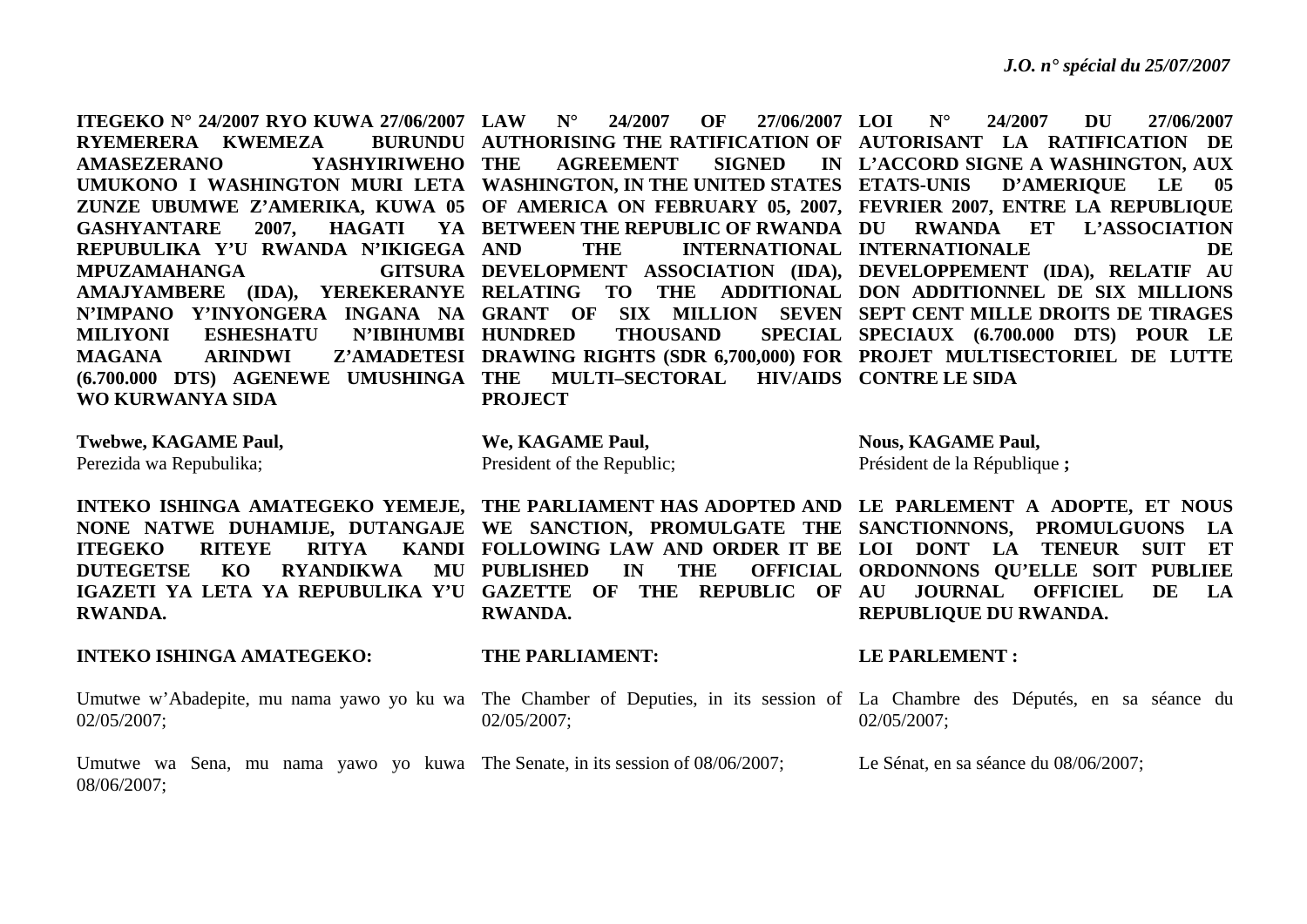Ishingiye ku Itegeko Nshinga rya Repubulika y'u Given the Constitution of the Republic of Vu la Constitution de la République du Rwanda Rwanda ryo kuwa 4 Kamena 2003, nk'uko Rwanda of June 4, 2003, as amended to date, ryavuguruwe kugeza ubu, cyane cyane mu ngingo zaryo iya 62, iya 66, iya 67, iya 88, iya 89, iya 90, iya 93, iya 95, iya 108, iya 118, iya 189, iya 190 <sup>n</sup>'iya 201;

Imaze gusuzuma amasezerano umukono i Washington muri Leta Zunze Ubumwe <sup>z</sup>'Amerika kuwa 05/02/2007, hagati ya Repubulika y'u Rwanda n'Ikigega Mpuzamahanga Gitsura Amajyambere (IDA), yerekeranye n'impano y'inyongera ingana na miliyoni esheshatu <sup>n</sup>'ibihumbi magana arindwi z'amadetesi (6.700.000 DTS) agenewe Umushinga wo kurwanya SIDA ;

#### **YEMEJE:**

# **Ingingo ya mbere: Uruhushya rwo kwemeza burundu amasezerano**

Amasezerano yashyiriweho umukono i Washington muri Leta Zunze Ubumwe z'Amerika kuwa 05/02/2007, hagati ya Repubulika y'u Rwanda <sup>n</sup>'Ikigega Mpuzamahanga Gitsura Amajyambere (IDA), yerekeranye n'impano y'inyongera ingana na miliyoni esheshatu n'ibihumbi magana arindwi <sup>z</sup>'amadetesi (6.700.000 DTS) agenewe Umushinga wo kurwanya SIDA, yemerewe kwemezwa burundu.

especially in Articles 62, 66, 67, 88, 89, 90, 93, 95, 108, 118, 189, 190 and 201;

and the International Development Association million seven hundred thousand Special Drawing Rights (SDR 6,700,000) for the Multi-Sectoral HIV/AIDS Project;

### **ADOPTS:**

#### **Article One : Authorization of ratification**

United States of America on February and the International Development Association (IDA), relating to the additional grant of six million seven hundred thousand Special Drawing Rights (SDR 6,700,000) for the Multi-Sectoral HIV/AIDS Project, is hereby à être ratifié. authorized for ratification.

du 04 juin 2003, telle que révisée à ce jour, spécialement en ses articles 62, 66, 67, 88, 89, 90, 93, 95,108, 118, 189, 190 et 201 ;

Having examined the Agreement signed in Après avoir examiné l'Accord signé à Washington, in the United States of America on Washington, aux Etats-Unis d'Amérique le 05/02/2007, between the Republic of Rwanda 05/02/2007, entre la République du Rwanda et (IDA), relating to the additional grant of six (IDA), relatif au don additionnel de six millions l'Association Internationale de Développement sept cent mille Droits de Tirage Spéciaux (6.700.000 DTS) pour le Projet Multisectoriel de Lutte contre le Sida ;

#### **ADOPTE :**

## **Article premier : Autorisation de ratification**

The Agreement signed in Washington, in the L'Accord signé à Washington, aux Etats-Unis 05/02/2007, between the Republic of Rwanda du Rwanda et l'Association Internationale de d'Amérique le 05/02/2007, entre la République Développement (IDA), relatif au don additionnel de six millions sept cent mille Droits de Tirage Spéciaux (6.700.000 DTS) pour le Projet Multisectoriel de Lutte contre le Sida est autorisé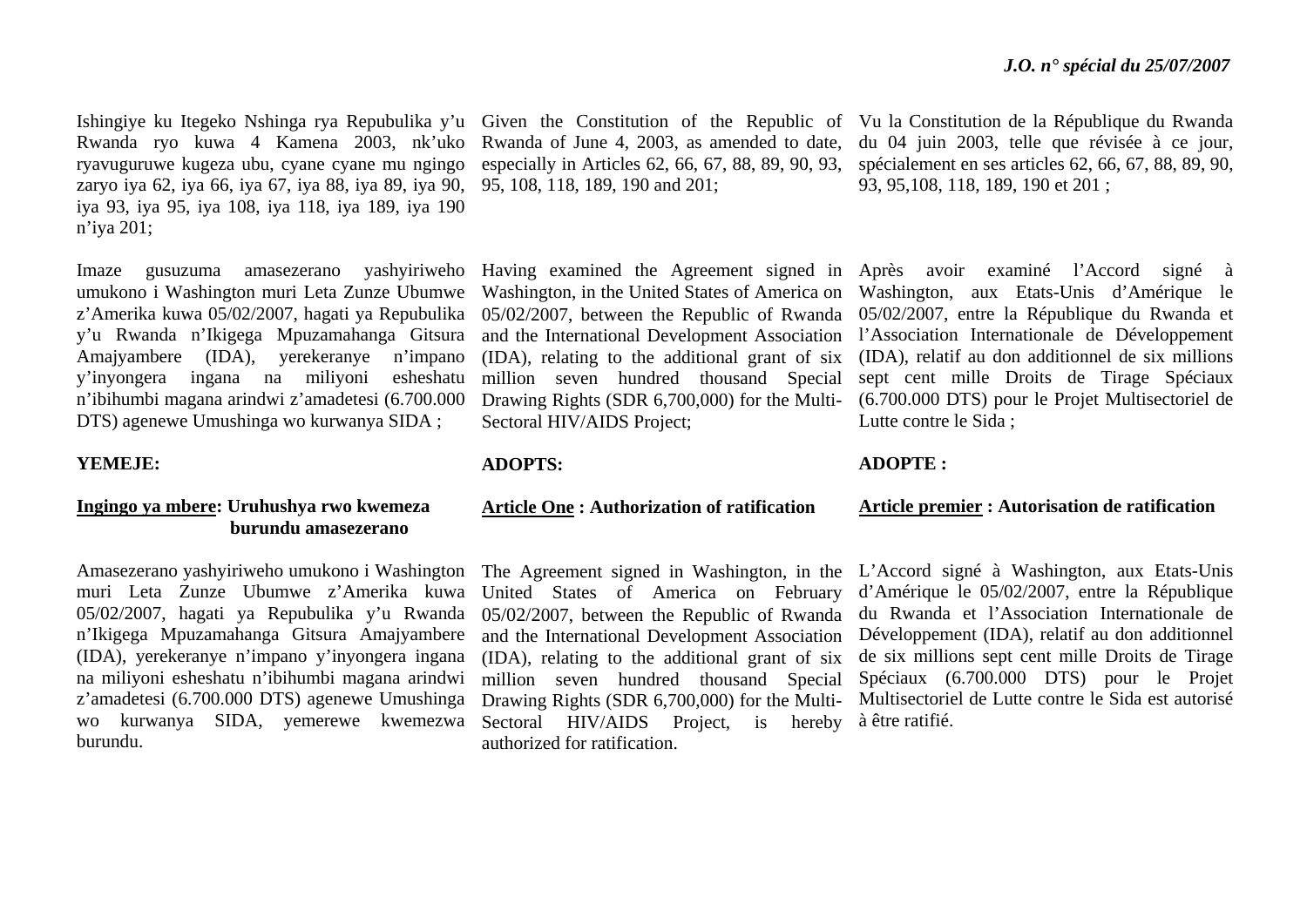**Ingingo ya 2 : Igihe cy'ikurikizwa**  Iri tegeko ritangira gukurikizwa ku munsi This-Law-shall-come-into-force-on-the-date-of-La-présente-loi-entre-en-vigueur-le-jour-de-sa ritangarijweho mu Igazeti ya Leta ya Repubulika its publication in the Official Gazette of the publication au Journal Officiel de la République y'u Rwanda. Kigali, kuwa 27/06/2007 Perezida wa Repubulika **KAGAME Paul (sé)**  Minisitiri w'Intebe **MAKUZA Bernard (sé) Article 2 : Coming into force**  Republic of Rwanda. Kigali, on 27/06/2007 The President of the Republic **KAGAME Paul (sé)**  The Prime Minister **MAKUZA Bernard (sé) Article 2 : Entrée en vigueur**  du Rwanda. Kigali, le 27/06/2007 Le Président de la République **KAGAME Paul (sé)**  Le Premier Ministre **MAKUZA Bernard (sé)** 

Minisitiri w'Imari n'Igenamigambi **MUSONI James (sé)** 

Minisitiri w'Ubuzima **Dr. NTAWUKURIRYAYO Jean Damascène (sé)** 

The Minister of Finance and Economic Planning **MUSONI James (sé)** 

The Minister of Health **Dr. NTAWUKURIRYAYO Jean Damascène (sé)** 

Le Ministre des Finances et de la Planification Economique **MUSONI James (sé)** 

> Le Ministre de la Santé **Dr. NTAWUKURIRYAYO Jean Damascène (sé)**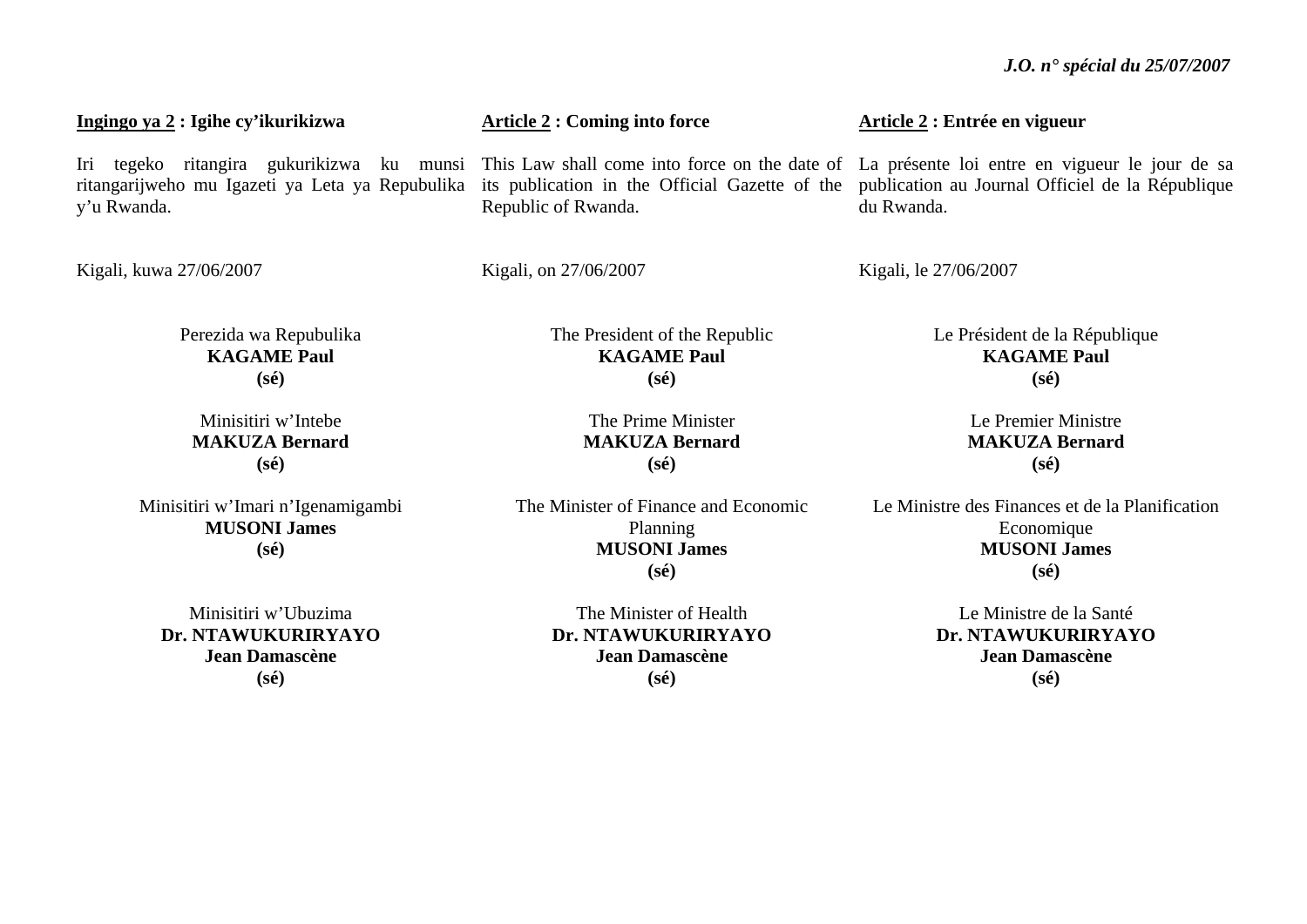# *J.O. n° spécial du 25/07/2007*

Umunyamabanga wa Leta Ushinzwe kurwanya SIDA n'izindi ndwara z'ibyorezo muri Minisiteri y'Ubuzima **Dr. NYARUHIRIRA Innocent (sé)** 

Umunyamabanga wa Leta ushinzwe Ubutwererane muri Minisiteri y'Ububanyi n'Amahanga n'Ubutwererane **MUSEMINARI Rosemary (sé)** 

**Bibonywe kandi bishyizweho Ikirango cya Repubulika:** 

> Minisitiri w'Ubutabera **KARUGARAMA Tharcisse (sé)**

The Minister of State in charge of HIV/AIDS and other Epidemics in the Ministry of Health **Dr. NYARUHIRIRA Innocent (sé)** 

The Minister of State in charge of Cooperation in the Ministry of Foreign Affairs and Cooperation **MUSEMINARI Rosemary (sé)** 

**Seen and sealed with the Seal of the Republic:** 

The Minister of Justice **KARUGARAMA Tharcisse (sé)** 

Le Secrétaire d'Etat Chargé de la Lutte contre le SIDA et d'autres Epidémies au Ministère de la Santé **Dr. NYARUHIRIRA Innocent (sé)** 

Le Secrétaire d'Etat chargé de la Coopération au Ministère des Affaires Etrangères et de la Coopération **MUSEMINARI Rosemary (sé)** 

**Vu et scellé du Sceau de la République :** 

Le Ministre de la Justice **KARUGARAMA Tharcisse (sé)**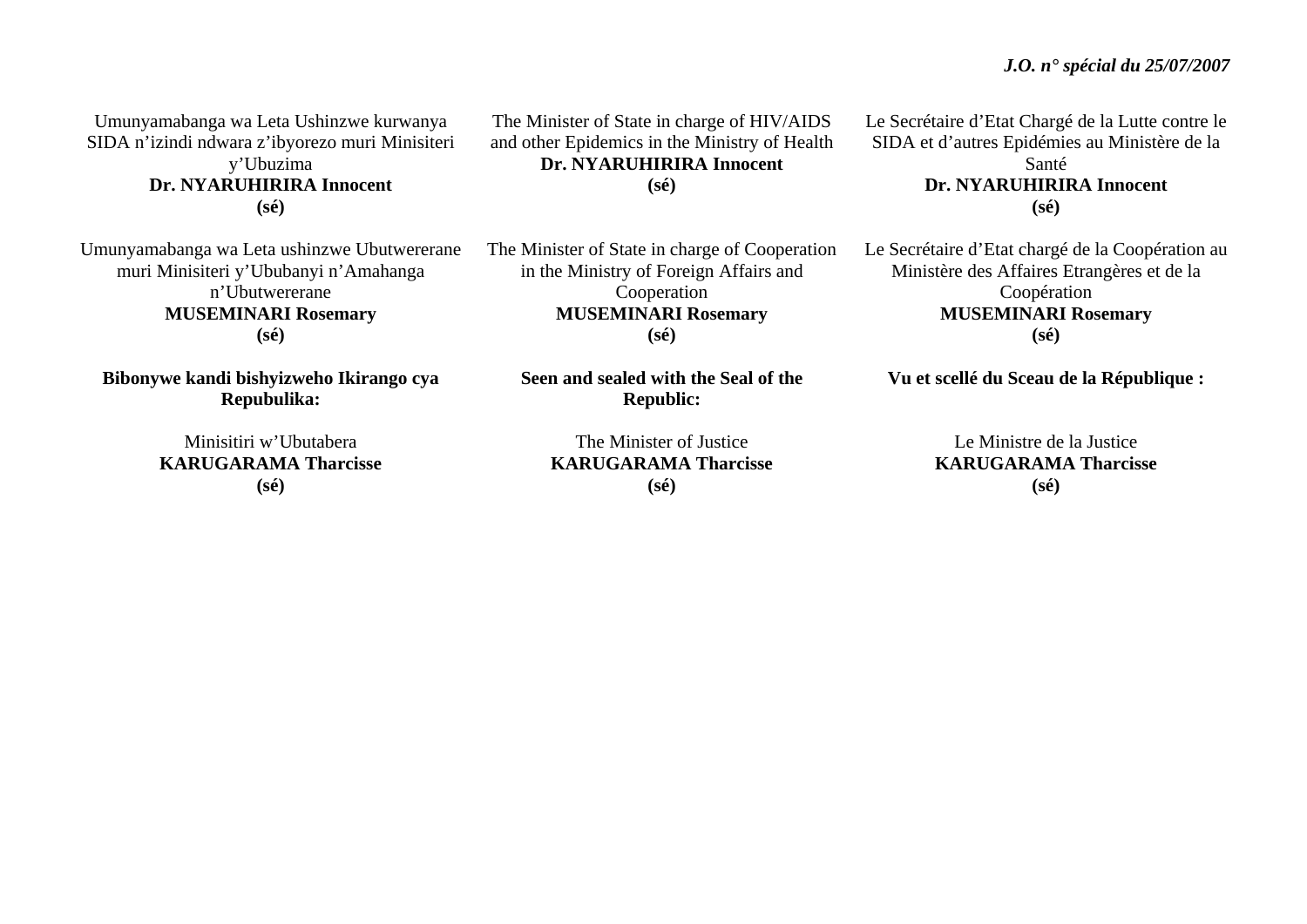#### **ITEGEKO NGENGA N° 31/2007 RYO ORGANIC LAW N° 31/2007 OF LOI ORGANIQUE N° 31/2007 DU KUWA 25/07/2007 RIKURAHO IGIHANO CYO KWICWA 25/07/2007 RELATING TO THE 25/07/2007 PORTANT ABOLITION DE ABOLITION OF THE DEATH PENALTY LA PEINE DE MORT**

### **ISHAKIRO**

#### **TABLE OF CONTENTS TABLE DES MATIERES**

| ngenga                                                     | Ingingo ya mbere: Ikigamijwe mu Itegeko Article One: Subject matter of the Organic Article premier: Objet de la loi organique<br>Law                     |                                                                      |
|------------------------------------------------------------|----------------------------------------------------------------------------------------------------------------------------------------------------------|----------------------------------------------------------------------|
| Ingingo ya 2: Ivanwaho ry'igihano<br>cyo kwicwa            | Article 2: Abolition of the death penalty                                                                                                                | Article 2: Abolition de la peine de<br>mort                          |
| Ingingo ya 3: Isimbuzwa ry'igihano<br>cyo kwicwa           | <b>Article 3: Substitution of the death penalty</b>                                                                                                      | Article 3 : Remplacement de la peine<br>de mort                      |
| burundu cy'umwihariko                                      | Ingingo ya 4: Igihano cy'igifungo cya Article 4: Life imprisonment with special Article 4: Peine de réclusion criminelle à<br>provisions                 | perpétuité                                                           |
| n'ibihano<br>Ingingo<br>Ibyaha<br>5:<br>ya<br>biteganyijwe | Article 5:<br>penalties                                                                                                                                  | Crimes and corresponding Article 5: Crimes et peines correspondantes |
| bakatiwe                                                   | Ingingo ya 6: Igihano cyo kwicwa ku Article 6: Death penalty for convicted Article 6: Condamnation à la peine de mort<br>persons                         | prononcée                                                            |
| kw'igihano cyo kwicwa                                      | Ingingo ya 7: Ibitavanwaho no kuvaho Article 7: Situations not altered by the Article 7: Situations non concernées par<br>abolition of the death penalty | l'abolition de la peine de mort                                      |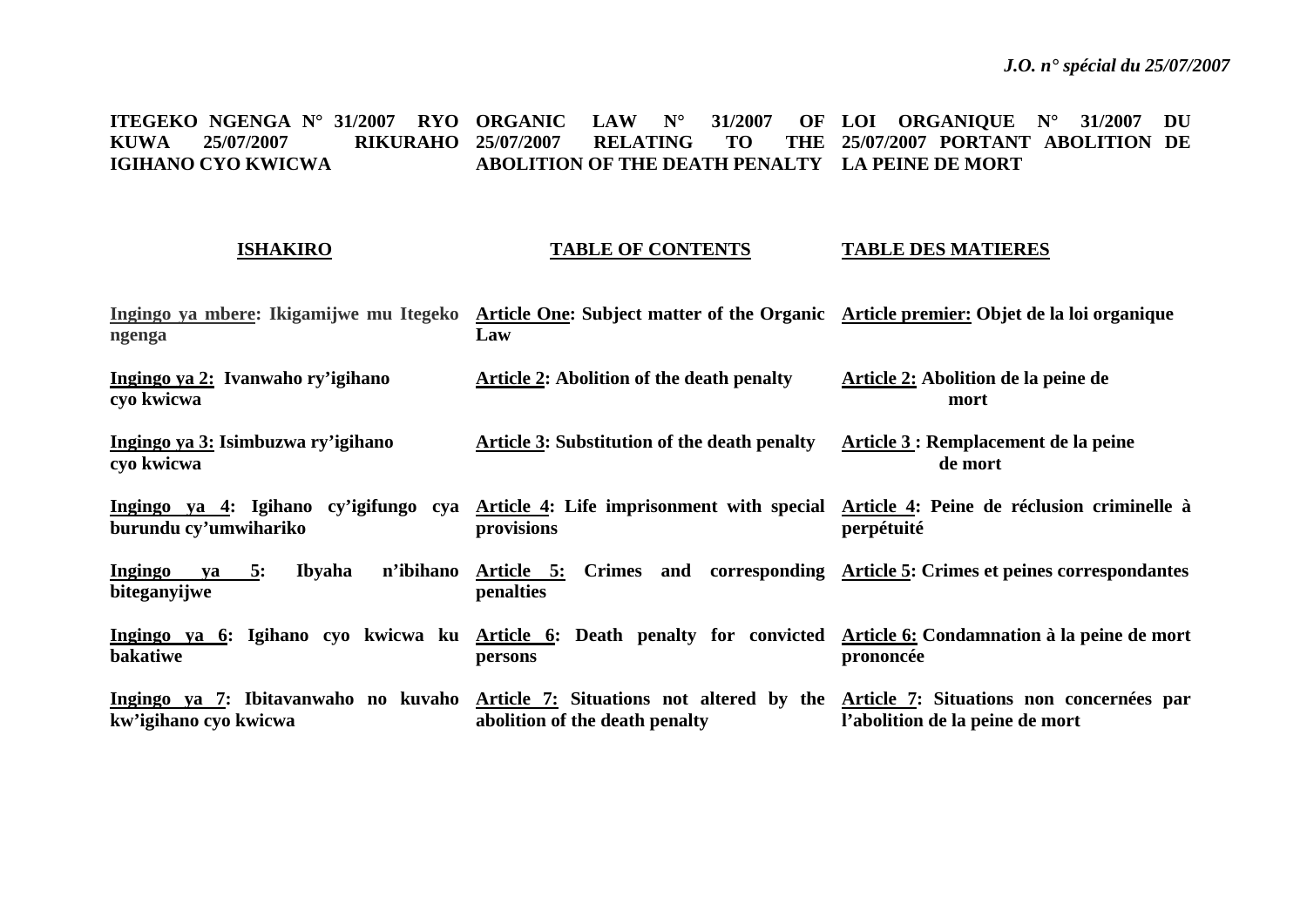**Ingingo** ya 8: Icyitabwaho **guhererekanya ukurikiranwa Article 8: Extradition requirement** 

**Ingingo ya 9: Ivanwaho ry'ingingo Article 9: Repealing provision zinyuranyije n'Itegeko ngenga** 

**Ingingo ya 10: Ikurikizwa ry'Itegeko Article 10: Coming into force ngenga** 

**Article 8 : Conditions d'extradition** 

**Article 9: Disposition abrogatoire** 

**Article 10: Entrée en vigueur**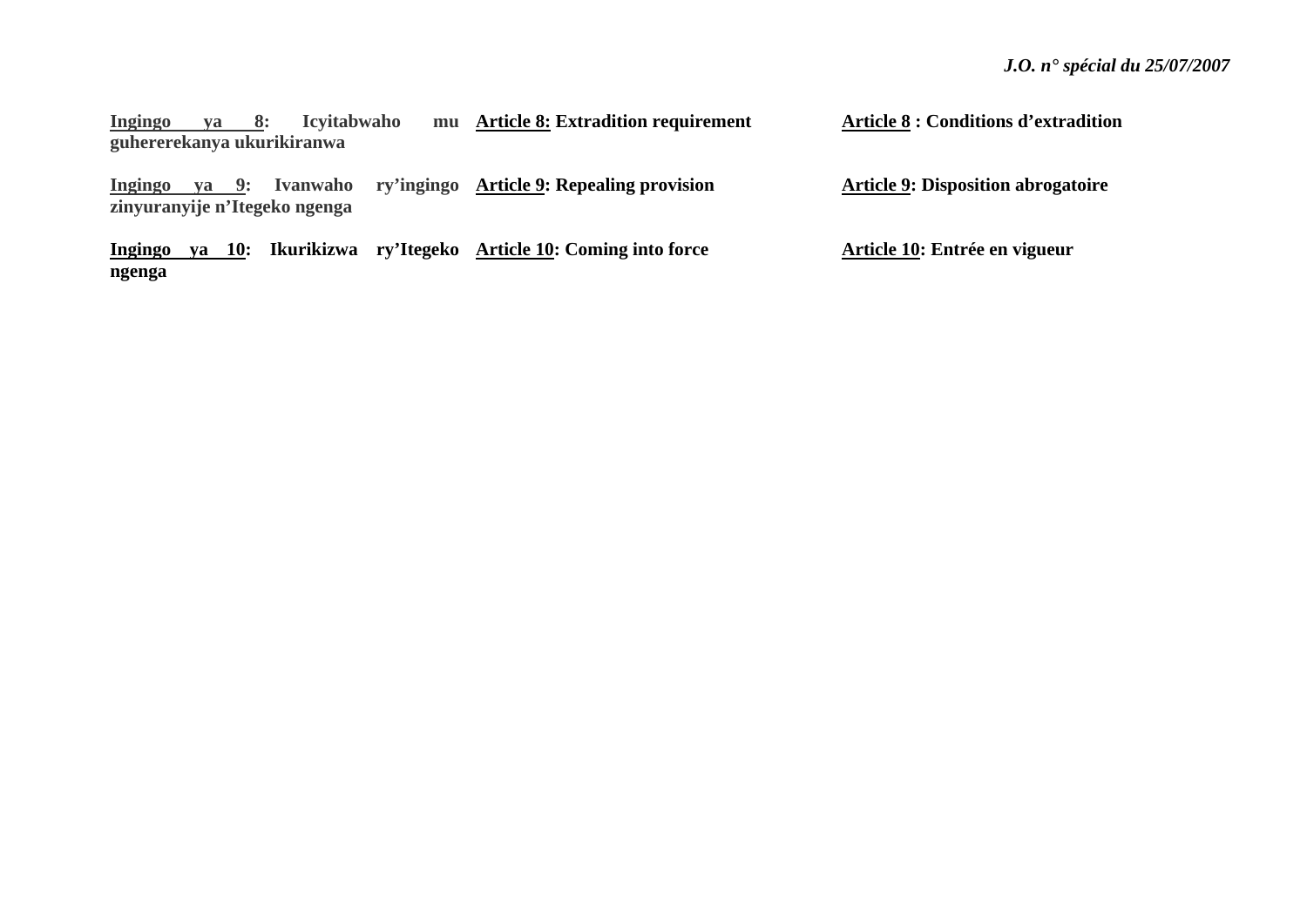**ITEGEKO NGENGA N° 31/2007 RYO ORGANIC LAW N° 31/2007 OF KUWA 25/07/2007 RIKURAHO IGIHANO CYO KWICWA LOI ORGANIQUE N° 31/2007 DU**  25/07/2007 RELATING TO **ABOLITION OF THE DEATH PENALTY LA PEINE DE MORT 25/07/2007 PORTANT ABOLITION DE** 

**Twebwe, KAGAME Paul,**  Perezida wa Repubulika;

**We, KAGAME Paul,**  The President of the Republic; **Nous, KAGAME Paul,**  Président de la République ;

**INTEKO ISHINGA AMATEGEKO THE PARLIAMENT HAS ADOPTED LE PARLEMENT A ADOPTE ET NOUS YEMEJE, NONE NATWE DUHAMIJE, AND WE SANCTION, PROMULGATE SANCTIONNONS, PROMULGUONS LA DUTANGAJE ITEGEKO THE FOLLOWING ORGANIC LAW LOI ORGANIQUE DONT LA TENEUR RITEYE RITYA KANDI DUTEGETSE AND ORDER IT BE PUBLISHED IN THE SUIT ET ORDONNONS QU'ELLE SOIT KO RYANDIKWA MU IGAZETI YA OFFICIAL GAZETTE OF THE LETA YA REPUBULIKA Y'U RWANDA REPUBLIC OF RWANDA PUBLIEE AU JOURNAL OFFICIEL DE LA REPUBLIQUE DU RWANDA** 

**INTEKO ISHINGA AMATEGEKO:** 

#### **THE PARLIAMENT:**

#### **LE PARLEMENT :**

Umutwe w'Abadepite, mu nama yawo yo The Chamber of Deputies, in its session of La Chambre des Députés, en sa séance du 18 kuwa 18 Nyakanga 2007 ; July 18, 2007; juillet 2007;

Umutwe wa Sena, mu nama yawo yo kuwa 10 The Senate, in its session of July 10, 2007; Nyakanga 2007 ; Le Sénat en sa séance du 10 juillet 2007;

Ishingiye ku Itegeko Nshinga rya Repubulika Given the Constitution of the Republic of Vu la Constitution de la République du y'u Rwanda ryo kuwa 04 Kamena 2003, nk'uko ryavuguruwe kugeza ubu cyane cyane mu ngingo zaryo iya 10, iya 12, iya 62, iya 66, 89, 90, 92, 93, 95, 108, 118 and 201; iya 67, iya 88, iya 89, iya 90, iya 92, iya 93, iya 95, iya 108, iya 118 n'iya 201;

Rwanda of 4 June 2003, as amended to date, Rwanda du 04 juin 2003, telle que révisée à ce especially in Articles 10, 12, 62, 66, 67, 88, jour, spécialement en ses articles 10, 12, 62, 66, 67, 88, 89, 90, 92, 93, 95, 108, 118 et 201;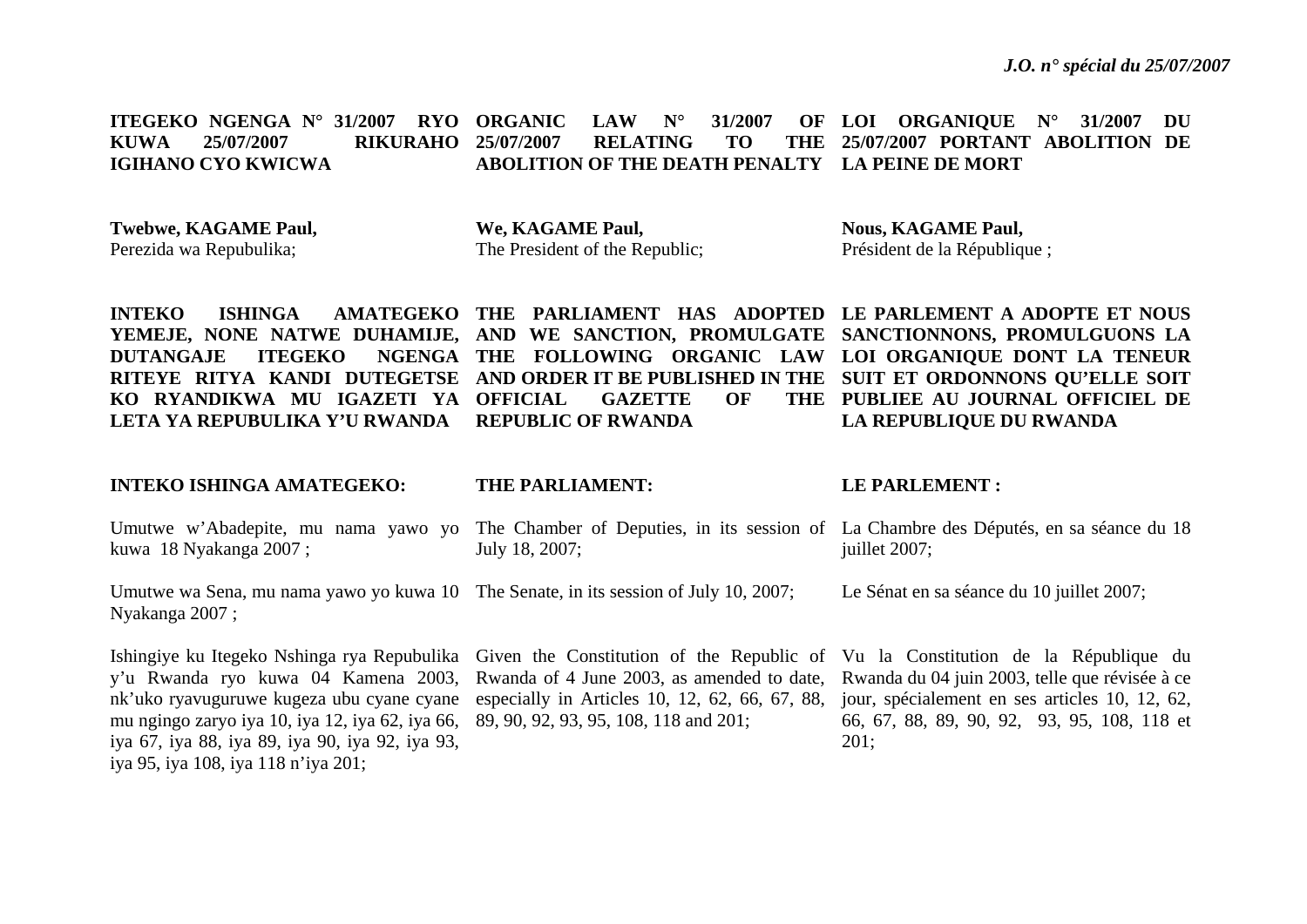Isubiye ku Itegeko ngenga n° 16/2004 ryo Having reviewed Organic Law n° 16/2004 of Revu la Loi Organique n° 16/2004 du kuwa 19/6/2004 rigena imiterere, ububasha 19/06/2004 establishing the organization, 19/6/2004 portantorganisation, compétence et <sup>n</sup>'imikorere by'inkiko Gacaca zishinzwe competence and functioning of Gacaca Courts fonctionnement des juridictions Gacaca gukurikirana no gucira imanza abakoze ibyaha responsible for prosecuting and trying the chargées des poursuites et du jugement des bya jenoside n'ibindi byaha byibasiye inyoko muntu byakozwe hagati y'itariki ya mbere Ukwakira 1990 n'iya 31 Ukuboza 1994 nk'uko ryahinduwe kandi ryujujwe kugeza 1994 as modified and complemented to date, 1994 tel que modifiée et complétée à ce jour, ubu, cyane cyane mu ngingo yaryo ya 72;

ryujujwe kugeza ubu cyane cyane mu ngingo zaryo iya 26, kuva ku ya 28 kugeza ku ya 33, 118 and 453; iya 68, iya 118, n'iya 453;

ihohoterwa, cyane cyane mu ngingo yaryo ya especially in Article 35; 35;

Isubiye ku Itegeko n° 33bis/2003 ryo kuwa Having reviewed Law n° 33 bis/2003 of Revu la loi n° 33 bis/2003 du 06/09/2003 06/09/2003 rihana icyaha cya jenoside, ibyaha 06/09/2003 repressing the crime of genocide, réprimant le crime de génocide, les crimes byibasiye inyokomuntu by'intambara, cyane cyane mu ngingo zaryo especially in Articles 6, 9 and 11; iya 6, iya 9 n'iya 11;

other crimes against humanity, committed between October 1, 1990 and December 31, especially in Article 72;

date, especially in Articles 26, 28 to 33, 68, ses articles 26, 28 à 33, 68, 118 et 453 ;

perpetrators of the crime of genocide and infractions constitutives du crime de génocide et autres crimes contre l'humanité commis entre le 1<sup>er</sup> octobre 1990 et le 31 décembre spécialement en son article 72 ;

Isubiye ku Itegeko-teka n° 21/77 ryo ku wa Having reviewed Law Decree n° 21/77 of Revu le Décret-loi n° 21/77 du 18/06/1977 18/06/1977 rishyiraho igitabo cy'amategeko 18/06/1977 establishing the Penal Code in instituant le Code pénal au Rwanda, tel que ahana mu Rwanda nk'uko ryahinduwe kandi Rwanda, as modified and complemented to modifié et complété à ce jour, spécialement en

Isubiye ku Itegeko n° 27/2001 ryo kuwa Having reviewed Law n° 27/2001 of Revulla loin° 27/2001 du 28/04/2001 relative 28/04/2001 ryerekeye uburenganzira 28/04/2001 relating to the rights and aux droits et à la protection de l'enfant contre bw'umwana n'uburyo bwo kumurinda protection of the child against violence, les violences, spécialement en son article 35 ;

crimes against humanity and war crimes, contre l'humanité et les crimes de guerre, spécialement en ses articles 6, 9 et 11 ;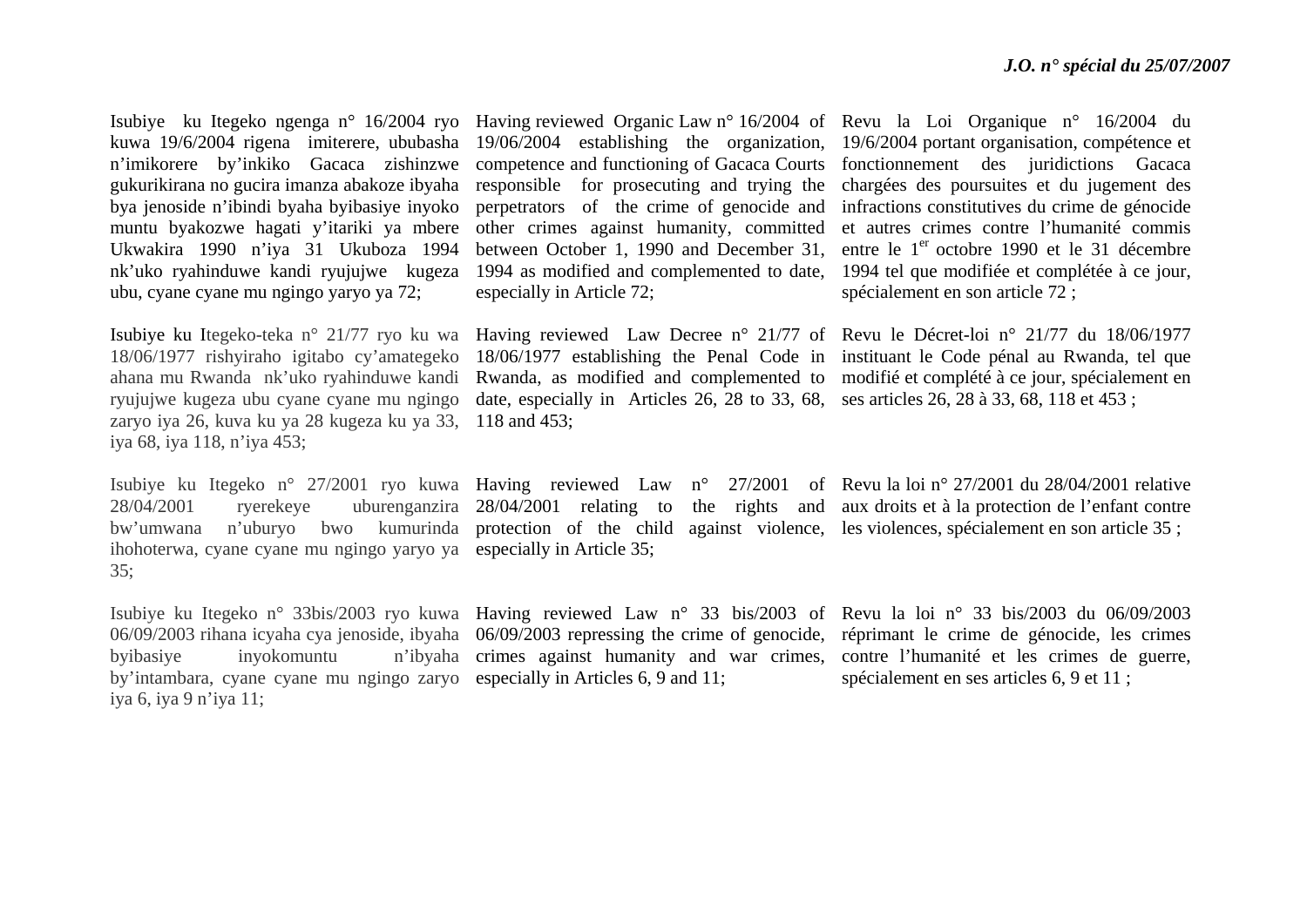Isubiye ku Itegeko n° 13/2004 ryo ku wa Having reviewed Law n° 13/2004 of Revu la loi n° 13/2004 du 17/05/2004 portant 17/5/2004 ryerekeye imiburanishirize 17/05/2004 relating to the Code of Criminal Code de Procédure Pénal, tel que modifiée et y'imanza z'inshinjabyaha, nk'uko ryahinduwe Procedure, as modified and complemented to complétée à ce jour, spécialement en ses kandi ryujujwe kugeza ubu, cyane cyane mu date, especially in Articles 212 to 217; ngingo zaryo kuva ku ya 212 kugeza ku ya 217; articles 212 à 217 ;

| YEMEJE:                                                                | <b>ADOPTS:</b>                                                                                                                        | <b>ADOPTE:</b>                                                                                                           |
|------------------------------------------------------------------------|---------------------------------------------------------------------------------------------------------------------------------------|--------------------------------------------------------------------------------------------------------------------------|
| ngenga                                                                 | Ingingo ya mbere: Ikigamijwe mu Itegeko Article One: Subject matter of the Organic Article premier : Objet de la loi organique<br>Law |                                                                                                                          |
| Iri Tegeko<br>rigamije<br>ivanwaho<br>ngenga<br>ry'igihano cyo kwicwa. | abolition of the death penalty.                                                                                                       | The subject matter of this Organic Law is the La présente loi organique a pour objet<br>l'abolition de la peine de mort. |
| Ingingo ya 2: Ivanwaho ry'igihano<br>cyo kwicwa                        | <b>Article 2: Abolition of the death penalty</b>                                                                                      | Article 2 : Abolition de la peine de<br>mort                                                                             |
| Igihano cyo kwicwa kivanyweho.                                         | The death penalty is hereby abolished.                                                                                                | La peine de mort est abolie.                                                                                             |
| Ingingo ya 3: Isimbuzwa ry'igihano<br>cyo kwicwa                       | <b>Article 3: Substitution of death penalty</b>                                                                                       | Article 3 : Remplacement de la peine<br>de mort                                                                          |
|                                                                        |                                                                                                                                       |                                                                                                                          |

y'uko iri tegeko ngenga ritangira gukurikizwa, igihano cyo kwicwa gisimbujwe igihano buryo buteganywa n'iri Tegeko ngenga.

Organic Law.

Mu mategeko yose yakurikizwaga mbere In all the legislative texts in force before the Dans tous les textes de lois en vigueur avant cy'igifungo cya burundu cyangwa igihano imprisonment or life imprisonment with la peine d'emprisonnement à perpétuité ou par cy'igifungo cya burundu cy'umwihariko mu special provisions as provided for by this la peine de réclusion criminelle à perpétuité commencement of this Organic Law, the l'entrée en vigueur de la présente loi death penalty is substituted by life organique, la peine de mort est remplacée par conformément à la présente loi organique.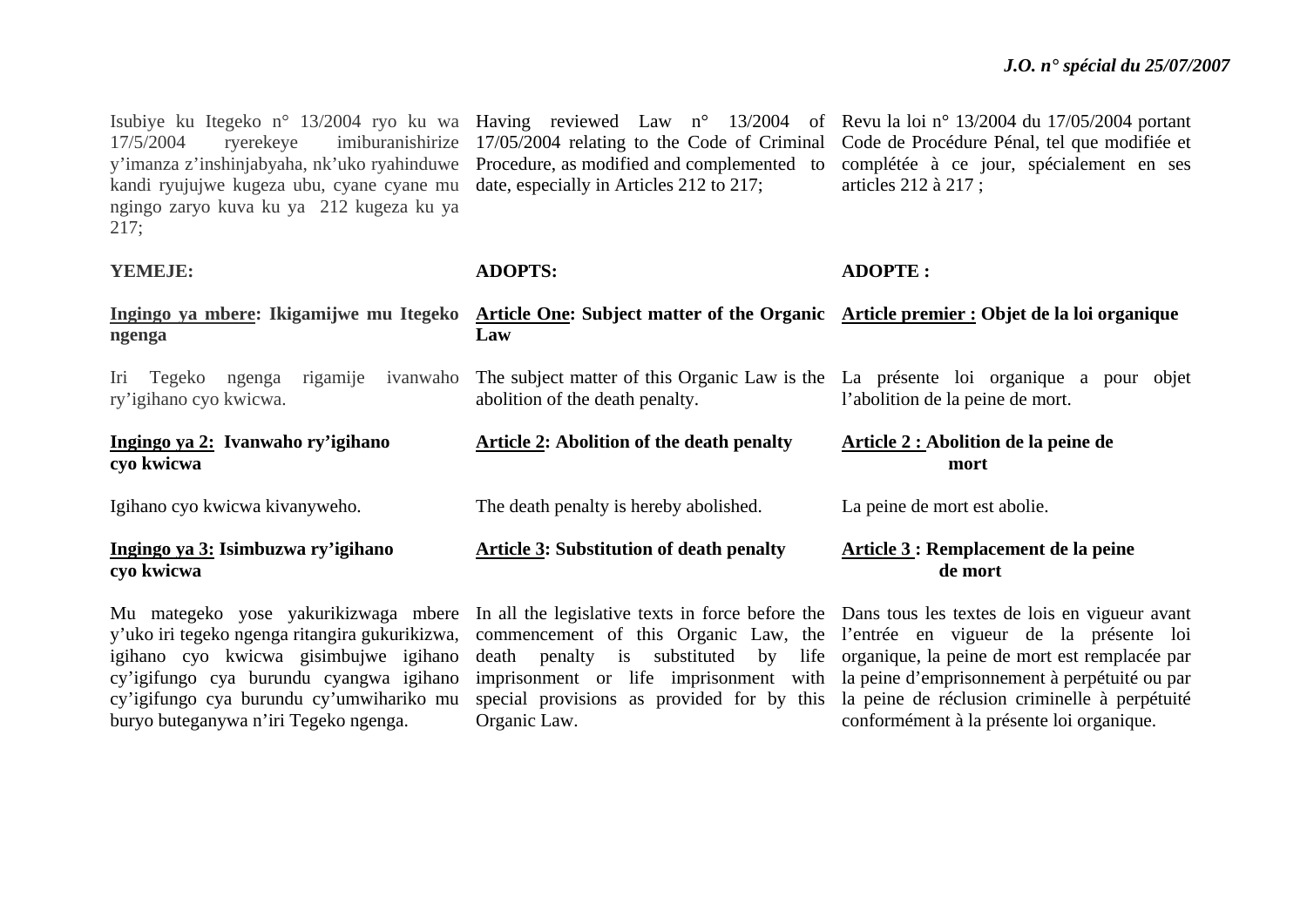| burundu cy'umwihariko                                                                                                                                          | Ingingo ya 4: Igihano cy'igifungo cya Article 4: Life imprisonment with special Article 4: Peine de réclusion criminelle à<br>provisions                                                                                         | perpétuité                                                                                                                                                                                                                                           |
|----------------------------------------------------------------------------------------------------------------------------------------------------------------|----------------------------------------------------------------------------------------------------------------------------------------------------------------------------------------------------------------------------------|------------------------------------------------------------------------------------------------------------------------------------------------------------------------------------------------------------------------------------------------------|
| Igihano<br>cy'igifungo<br>cya<br>cy'umwihariko ni igihano cy'igifungo cya imprisonment with the following modalities:<br>burundu gifite umwihariko ukirikira:  | burundu Life imprisonment with special provisions is                                                                                                                                                                             | La peine de réclusion criminelle à perpétuité<br>est une peine de prison à vie assortie de<br>modalités suivantes :                                                                                                                                  |
| $1^{\circ}$<br>imbabazi izo ari zo zose, gufungurwa kind of mercy, conditional release or<br>by'agateganyo<br>ubusembwa<br>makumyabiri (20) y'igifungo;        | ugihanishijwe ntashobora guhabwa $1^\circ$ a convicted person is not entitled to any<br>cyangwa guhanagurwaho rehabilitation, unless he/she has served at least<br>atararangiza nibura imyaka twenty (20) years of imprisonment; | 1° le condamné ne peut bénéficier d'aucune<br>grâce ou d'amnistie, de la<br>mesure de<br>conditionnelle<br>libération<br>$\overline{\text{ni}}$<br>de<br>la<br>réhabilitation, sans qu'il ait accompli au<br>moins vingt ans (20) d'emprisonnement ; |
| $2^{\circ}$ ugihanishijwe afungirwa mu<br>kato.                                                                                                                | $2^{\circ}$ a convicted person is kept in isolation.                                                                                                                                                                             | 2° le condamné est mis dans l'isolement.                                                                                                                                                                                                             |
| Itegeko rigena uburyo bw'umwihariko bwo<br>kurangiza no gushyira mu bikorwa igihano<br>cy'igifungo cya burundu cy'umwihariko.                                  | The law provides for the specific mode of La loi détermine le régime particulier<br>enforcement<br>and<br>execution of<br>imprisonment with special provisions.                                                                  | life d'exécution de la peine de réclusion criminelle<br>à perpétuité.                                                                                                                                                                                |
| Ingingo ya<br>Ibyaha<br>n'ibihano<br>5:<br>biteganyijwe                                                                                                        | Article 5: Crimes and corresponding<br>penalties                                                                                                                                                                                 | Article 5:<br><b>Crimes</b><br>peines<br><b>et</b><br>correspondantes                                                                                                                                                                                |
| Isubiracyaha ryahanishwaga igihano cyo<br>kwicwa cyangwa ibyaha<br>by'ubugome<br>bw'indengakamere bikurikira bihanishwa<br>igifungo cya burundu cy'umwihariko: | Cases of recidivism previously punishable by<br>death or the following atrocious crimes are<br>punishable by life imprisonment with special<br>provisions:                                                                       | Les cas de récidive qui étaient passibles de la<br>peine de mort, ainsi que les crimes atroces<br>repris ci-après sont passibles de la réclusion<br>criminelle à perpétuité :                                                                        |
| $1^{\circ}$<br>iyicarubozo ryateye urupfu;<br>$2^{\circ}$<br>ubwicanyi<br>cyangwa<br>byongeyeho<br>ubushinyaguzi<br>ku<br>murambo;                             | 1° torture having resulted in death;<br>ubuhotozi 2° murder or other killing with dehumanizing<br>acts on the dead body;                                                                                                         | 1° torture ayant causé la mort;<br>2° meurtre ou assassinat accompagné d'actes<br>dégradants sur le cadavre ;                                                                                                                                        |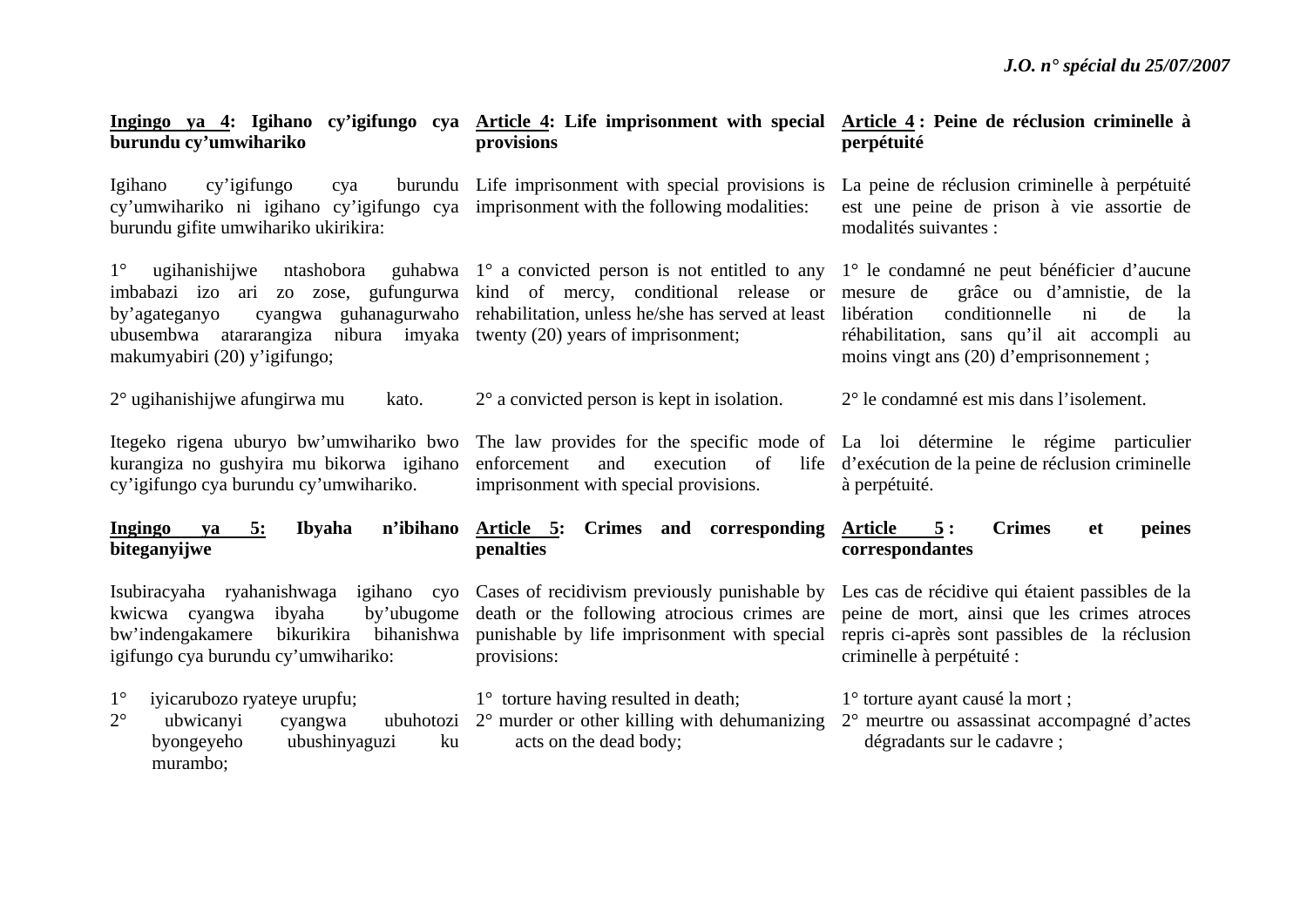- 3° icyaha cya jenoside n'ibyaha byibasiye 3° crimes of genocide and crimes against inyokomuntu;
- 4° ibikorwa by'iterabwoba bihitana ubuzima 4° acts of terrorism resulting in the death of 4° actes de terrorisme visant les vies bw'abantu;
- 5° gusambanya abana ku gahato;
- 6° kwangiza imyanya ndangabitsina;
- 7° kurema cyangwa kuyobora imitwe y'abicanyi.

cy'igifungo cya burundu.

# **bakatiwe**

Bitabangamiye ibivugwa mu ngingo ya 7 y'iri Without prejudice to the provisions of Article Sous réserve des dispositions de l'article 7 de tegeko ngenga, igihano cyo kwicwa ku bantu 7 of this Organic Law, all death sentences bakatiwe burundu mbere y'uko iri tegeko pronounced before the commencement of this peine de mort prononcée avant la mise en ngenga ritangira gukurikizwa gihinduka Organic-Law are-hereby converted into life vigueur de la présente loi organique est igihano cy'igifungo cya burundu cyangwa imprisonment or into life imprisonment with transformée en peine d'emprisonnement à igihano cy'igifungo cya cy'umwihariko hakurikijwe ibiteganywa mu 5 of this Organic Law. ngingo ya 5 y'iri tegeko ngenga.

Iyo icyemezo cy'urukiko gitanga igihano cyo If the sentence has been subject to a request Lorsque la condamnation à la peine de mort a kwicwa cyari cyarasabiwe isubirishwamo, for revision, the provisions of the preceding fait l'objet d'une demande en révision, les ibiteganywa mu gika kibanza bikurikizwa paragraph are applicable only after the final dispositions de l'alinéa précédent ne sont guhera igihe urubanza rw'isubirishwamo decision. ruciwe ku buryo budasubirwaho.

- humanity;
- persons;
- 5° rape of children;
- 6° sexual tortures;
- organization aimed at killing persons.

imprisonment.

# **persons**

burundu special provisions in accordance with Article

|  |             | gainst 3 <sup>°</sup> crimes de génocide et crimes contre |  |  |
|--|-------------|-----------------------------------------------------------|--|--|
|  | l'humanité; |                                                           |  |  |

- humaines ;
- 5° Viol de mineurs ;
- 6° tortures sexuelles ;
- 7° establishing or running a criminal 7° création et direction des associations criminelles visant les vies humaines.

Ibindi byaha by'ubugome byahanishwaga Other crimes which were previously Les autres crimes qui étaient passibles de la igihano cyo kwicwa bihanishwa igihano punishable by death are punishable by life peine de mort sont punis de l'emprisonnement à perpétuité.

# **Ingingo ya 6: Igihano cyo kwicwa ku Article 6: Death penalty on the convicted Article 6: Condamnation à la peine de mort prononcée**

la présente loi organique, la condamnation à la perpétuité ou en réclusion criminelle à perpétuité conformément aux dispositions de l'article 5 de la présente loi organique.

applicables qu'après la décision définitive.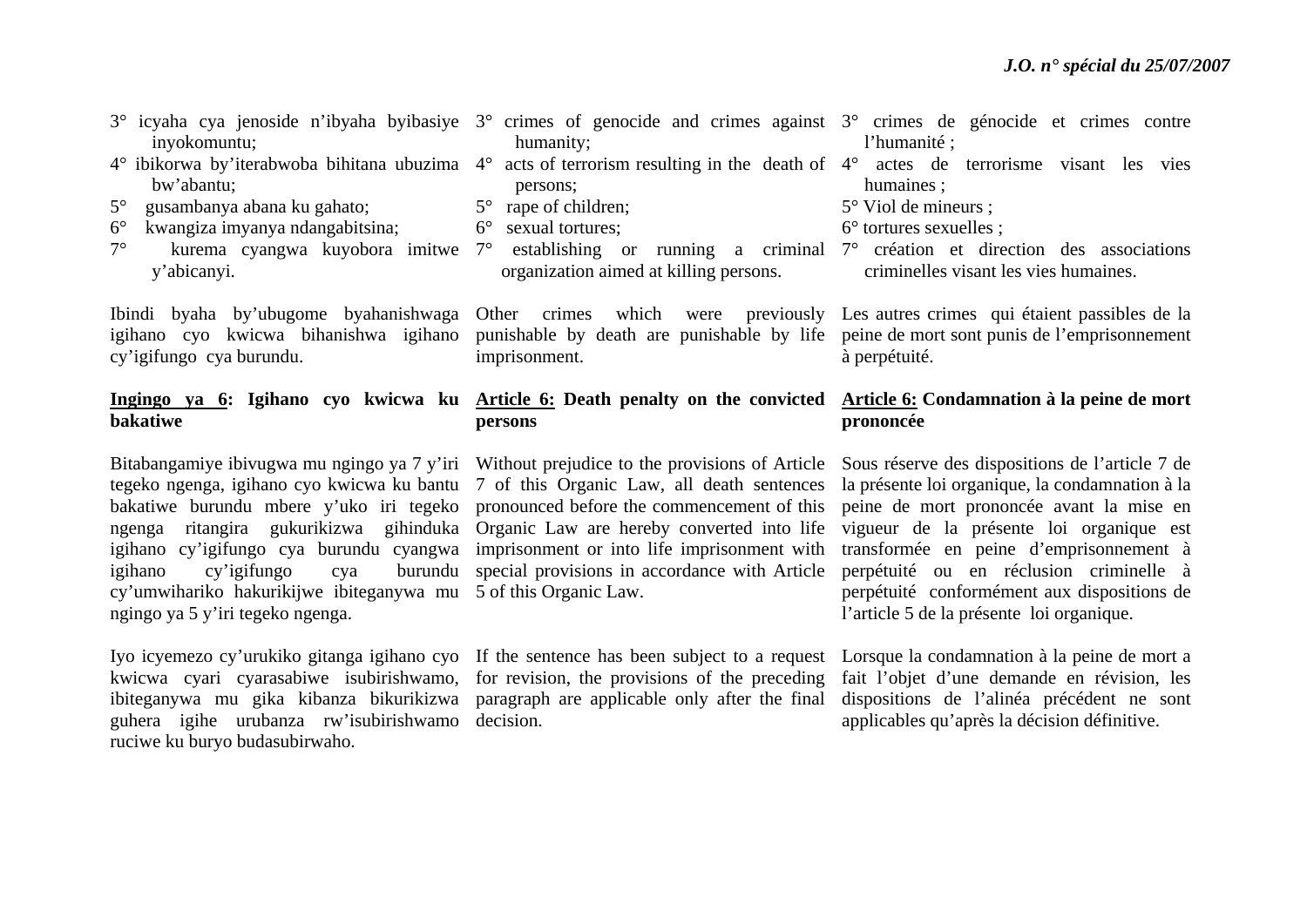| kw'igihano cyo kwicwa                                                                                                        | Ingingo ya 7: Ibitavanwaho no kuvaho Article 7: Situations not altered by the Article 7: Situations non concernées par<br>abolition of death penalty                                                                                                                                                                                                                                                                                                                                                                                                                                                            | l'abolition de la peine de mort                                                                                     |
|------------------------------------------------------------------------------------------------------------------------------|-----------------------------------------------------------------------------------------------------------------------------------------------------------------------------------------------------------------------------------------------------------------------------------------------------------------------------------------------------------------------------------------------------------------------------------------------------------------------------------------------------------------------------------------------------------------------------------------------------------------|---------------------------------------------------------------------------------------------------------------------|
| Kuvanwaho<br>kw'igihano<br>cyo<br>ntibivanaho:                                                                               | kwicwa. The abolition of the death penalty does not L'abolition de la peine de mort n'entraîne pas<br>remove the following :                                                                                                                                                                                                                                                                                                                                                                                                                                                                                    | la suppression :                                                                                                    |
| $1^\circ$ ibihano<br>by'imigereka biteganyirijwe<br>abahanishwaga igihano cyo kwicwa;                                        | penalty;                                                                                                                                                                                                                                                                                                                                                                                                                                                                                                                                                                                                        | (1) incidental punishments to death $1^{\circ}$ des peines accessoires à la peine de mort;                          |
| $2^{\circ}$<br>uburenganzira bwo gukurikirana indishyi<br>ku wakorewe icyaha;                                                | the victim;                                                                                                                                                                                                                                                                                                                                                                                                                                                                                                                                                                                                     | (2) right to exercise civil proceedings by $2^{\circ}$ du droit de l'exercice de l'action civile<br>par la victime; |
| $3^\circ$ indishyi<br>n'amafaranga<br>y'urubanza<br>byagenwe n'urukiko.                                                      | (3) damages and court fees decided by the $3^{\circ}$<br>court.                                                                                                                                                                                                                                                                                                                                                                                                                                                                                                                                                 | du paiement des dommages et frais de<br>justice décidés par le tribunal.                                            |
| Ingingo ya 8: Icyitabwaho<br>guhererekanya ukurikiranwa                                                                      | mu Article 8: Extradition requirement                                                                                                                                                                                                                                                                                                                                                                                                                                                                                                                                                                           | <b>Article 8: Condition d'extradition</b>                                                                           |
| Iyo<br>gisabirwa<br>icyaha<br>ukurikiranwa,<br>budasubirwaho ko igihano cyo kwicwa be executed.<br>kitazashyirwa mu bikorwa. | guhererekanya In case the crime for which extradition is Lorsque l'infraction pour laquelle une<br>gihanishwa igihano cyo required is punishable by death in the extradition est demandée est punissable de la<br>kwicwa mu gihugu gisaba kumwohererezwa, applying State, the Government shall not grant peine de mort dans l'Etat requérant, le<br>Guverinoma ntishobora kumutanga Leta extradition unless the applying State produces Gouvernement n'accorde l'extradition que si<br>imusaba itabanje kugaragaza ku buryo formal-guarantees-that-death-penalty-will-not l'Etat requérant donne des assurances | formelles que la peine de mort ne sera pas<br>exécutée.                                                             |
| Ingingo ya 9: Ivanwaho ry'ingingo Article 9: Repealing provisions<br>zinyuranije n'Itegeko ngenga                            |                                                                                                                                                                                                                                                                                                                                                                                                                                                                                                                                                                                                                 | <b>Article 9 : Disposition abrogatoire</b>                                                                          |
| zinyuranyije naryo zivanyweho.                                                                                               | Ingingo zose z'amategeko abanziriza iri kandi All legal provisions contrary to this Organic Toutes les dispositions légales antérieures<br>Law are hereby repealed.                                                                                                                                                                                                                                                                                                                                                                                                                                             | contraires à la présente loi organique sont<br>abrogées.                                                            |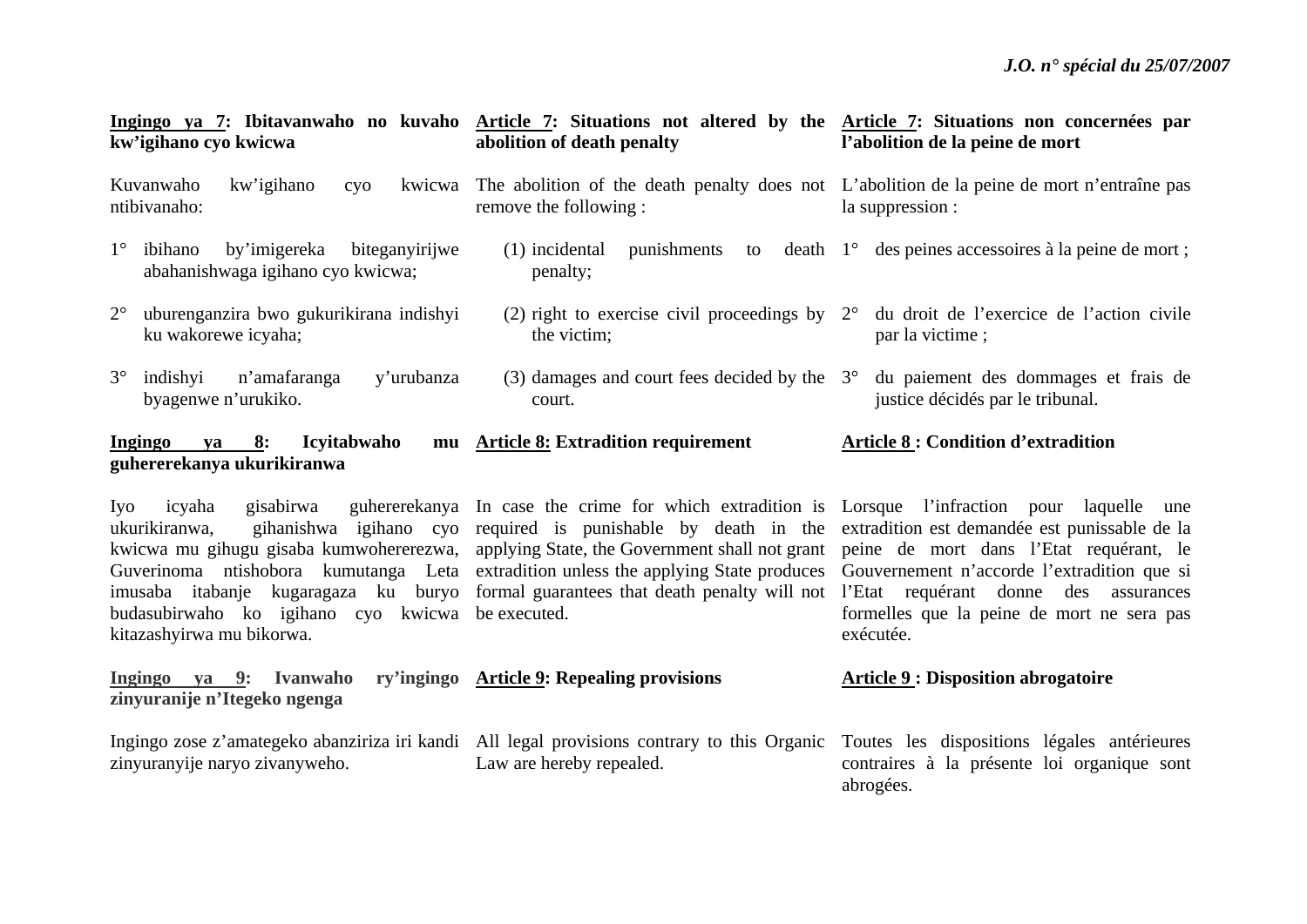| ya 10: Ikurikizwa ry'Itegeko Article 10: Coming into force<br>Ingingo<br>ngenga |                                                                                                                                                                           | Article 10 : Entrée en vigueur                                                                                             |
|---------------------------------------------------------------------------------|---------------------------------------------------------------------------------------------------------------------------------------------------------------------------|----------------------------------------------------------------------------------------------------------------------------|
| munsi ritangarijweho mu Igazeti ya Leta ya<br>Repubulika y'u Rwanda.            | Iri tegeko ngenga ritangira gukurikizwa ku This Organic Law shall come into force on the<br>date of its publication in the Official Gazette<br>of the Republic of Rwanda. | La présente loi organique entre en vigueur le<br>jour de sa publication au Journal Officiel de la<br>République du Rwanda. |
| Kigali, kuwa 25/07/2007                                                         | Kigali, on 25/07/2007                                                                                                                                                     | Kigali, le 25/07/2007                                                                                                      |
| Perezida wa Repubulika                                                          | The President of the Republic                                                                                                                                             | Le Président de la République                                                                                              |
| <b>KAGAME Paul</b>                                                              | <b>KAGAME Paul</b>                                                                                                                                                        | <b>KAGAME Paul</b>                                                                                                         |
| $(s\acute{e})$                                                                  | $(s\acute{e})$                                                                                                                                                            | $(s\acute{e})$                                                                                                             |
| Minisitiri w'Intebe                                                             | The Prime Minister                                                                                                                                                        | Le Premier Ministre                                                                                                        |
| <b>MAKUZA Bernard</b>                                                           | <b>MAKUZA Bernard</b>                                                                                                                                                     | <b>MAKUZA Bernard</b>                                                                                                      |
| $(s\acute{e})$                                                                  | $(s\acute{e})$                                                                                                                                                            | $(s\acute{e})$                                                                                                             |
| Minisitiri w'Ubutabera                                                          | The Minister of Justice                                                                                                                                                   | Le Ministre de la Justice                                                                                                  |
| <b>KARUGARAMA Tharcisse</b>                                                     | <b>KARUGARAMA Tharcisse</b>                                                                                                                                               | <b>KARUGARAMA Tharcisse</b>                                                                                                |

**KARUGARAMA Tharcisse (sé)** 

**Bibonywe kandi bishyizweho Ikirango cya Repubulika:** 

> Minisitiri w'Ubutabera **KARUGARAMA Tharcisse (sé)**

**Seen and sealed with the Seal of the Republic:** 

**(sé)** 

The Minister of Justice **KARUGARAMA Tharcisse (sé)** 

**Vu et scellé du Sceau de la République :** 

**(sé)** 

Le Ministre de la Justice **KARUGARAMA Tharcisse (sé)**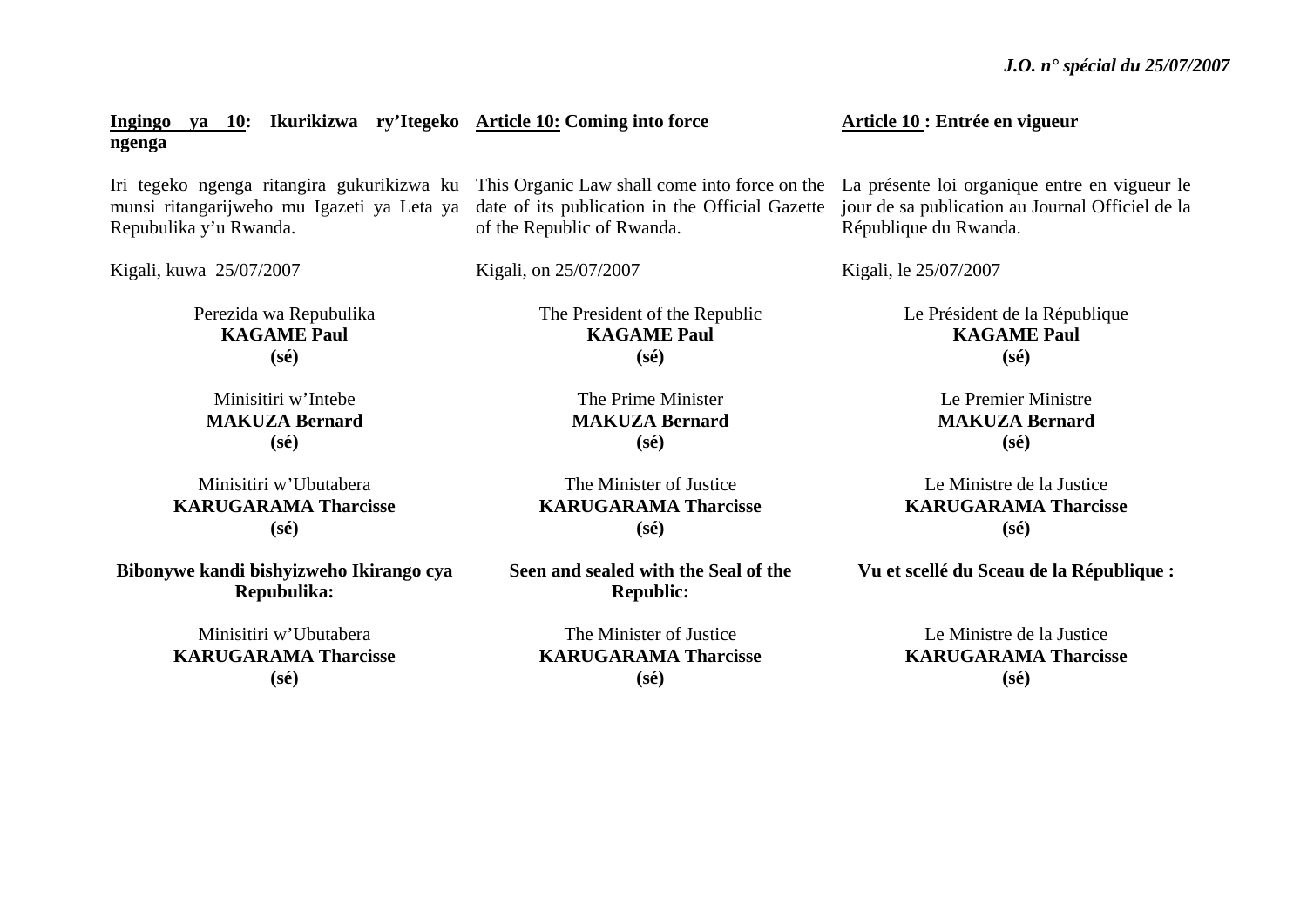| <b>ITEKA RYA PEREZIDA N° 31/01 RYO KUWA</b>            | <b>PRESIDENTIAL ORDER N° 31/01 OF</b>                | ARRETE PRESIDENTIEL N° 31/01<br>DU                    |
|--------------------------------------------------------|------------------------------------------------------|-------------------------------------------------------|
| <b>RYEMEZA</b><br><b>BURUNDU</b><br>03/07/2007         | 03/07/2007 ON THE RATIFICATION                       | 03/07/2007 PORTANT RATIFICATION                       |
| <b>AMASEZERANO</b><br>Y'IMPANO                         | OF<br><b>GRANT</b><br><b>AGREEMENT</b><br><b>THE</b> | DE L'ACCORD DE DON SIGNE A                            |
| <b>YASHYIZWEHO</b><br><b>UMUKONO</b>                   | SIGNED IN WASHINGTON, IN THE                         | <b>WASHINGTON,</b><br><b>AUX</b><br><b>ETATS-UNIS</b> |
| <b>WASHINGTON</b><br>MURI LETA ZUNZE                   | UNITED STATES OF AMERICA ON                          | D'AMERIQUE LE 05 FEVRIER 2007,                        |
| UBUMWE ZA AMERIKA, KUWA 05                             | FEBRUARY 05, 2007, BETWEEN THE                       | <b>ENTRE LA REPUBLIQUE DU RWANDA</b>                  |
| 2007, HAGATI<br><b>GASHYANTARE</b><br>YA               | REPUBLIC OF RWANDA AND THE                           | <b>ET</b><br>L'ASSOCIATION                            |
| <b>REPUBULIKA</b><br>Y'U<br><b>RWANDA</b>              | <b>INTERNATIONAL</b><br><b>DEVELOPMENT</b>           | <b>INTERNATIONALE</b><br>DE                           |
| <b>N'IKIGEGA</b><br><b>MPUZAMAHANGA</b>                | <b>ASSOCIATION (IDA), RELATING TO</b>                | DEVELOPPEMENT (AID), RELATIF AU                       |
| <b>GITSURA</b><br><b>AMAJYAMBERE</b><br>(IDA),         | THE ADDITIONAL GRANT OF SIX                          | DON ADDITIONNEL DE SIX MILLIONS                       |
| <b>YEREKERANYE</b><br>N'IMPANO                         | <b>MILLION</b><br><b>SEVEN</b><br><b>HUNDRED</b>     | SEPT CENT<br><b>MILLE</b><br><b>DROITS</b><br>DE      |
| Y'INYONGERA INGANA NA MILIYONI                         | <b>THOUSAND</b><br><b>SPECIAL</b><br><b>DRAWING</b>  | TIRAGE SPECIAUX (6.700.000 DTS)                       |
| <b>ESHESHATU</b><br><b>N'IBIHUMBI</b><br><b>MAGANA</b> | <b>RIGHTS (DTS 6,700,000) FOR THE</b>                | POUR LE PROJET MULTISECTORIEL                         |
| ARINDWI Z'AMADETESI (6.700.000UC)                      | <b>MULTI-SECTORAL</b><br><b>HIV/AIDS</b>             | DE LUTTE CONTRE LE SIDA                               |
| <b>UMUSHINGA</b><br><b>AGENEWE</b><br><b>WO</b>        | <b>PROJECT</b>                                       |                                                       |
| <b>KURWANYA SIDA</b>                                   |                                                      |                                                       |
|                                                        |                                                      |                                                       |
|                                                        |                                                      |                                                       |
| <b>ISHAKIRO</b>                                        | <b>TABLE OF CONTENTS</b>                             | <b>TABLE DES MATIERES</b>                             |
|                                                        |                                                      |                                                       |
|                                                        |                                                      |                                                       |
| Ingingo ya mbere: Kwemezwa Burundu                     | <b>Article One: Ratification</b>                     | <b>Article premier: Ratification</b>                  |
| kw'amasezerano                                         |                                                      |                                                       |
|                                                        |                                                      |                                                       |
|                                                        |                                                      |                                                       |
| Ingingo ya 2 : Abaminisitiri bashinzwe                 | <b>Article 2: Ministers responsible of</b>           | Article 2 : Ministres chargés de l'exécution          |
| gushyira mu bikorwa iri Teka                           | implementation of this order                         | du présent arrêté                                     |
|                                                        |                                                      |                                                       |
|                                                        |                                                      |                                                       |
| Ingingo ya 3 : Igihe iteka ritangira                   | <b>Article 3 : Coming into force</b>                 | Article 3 : Entrée en vigueur                         |
| gukurikizwa                                            |                                                      |                                                       |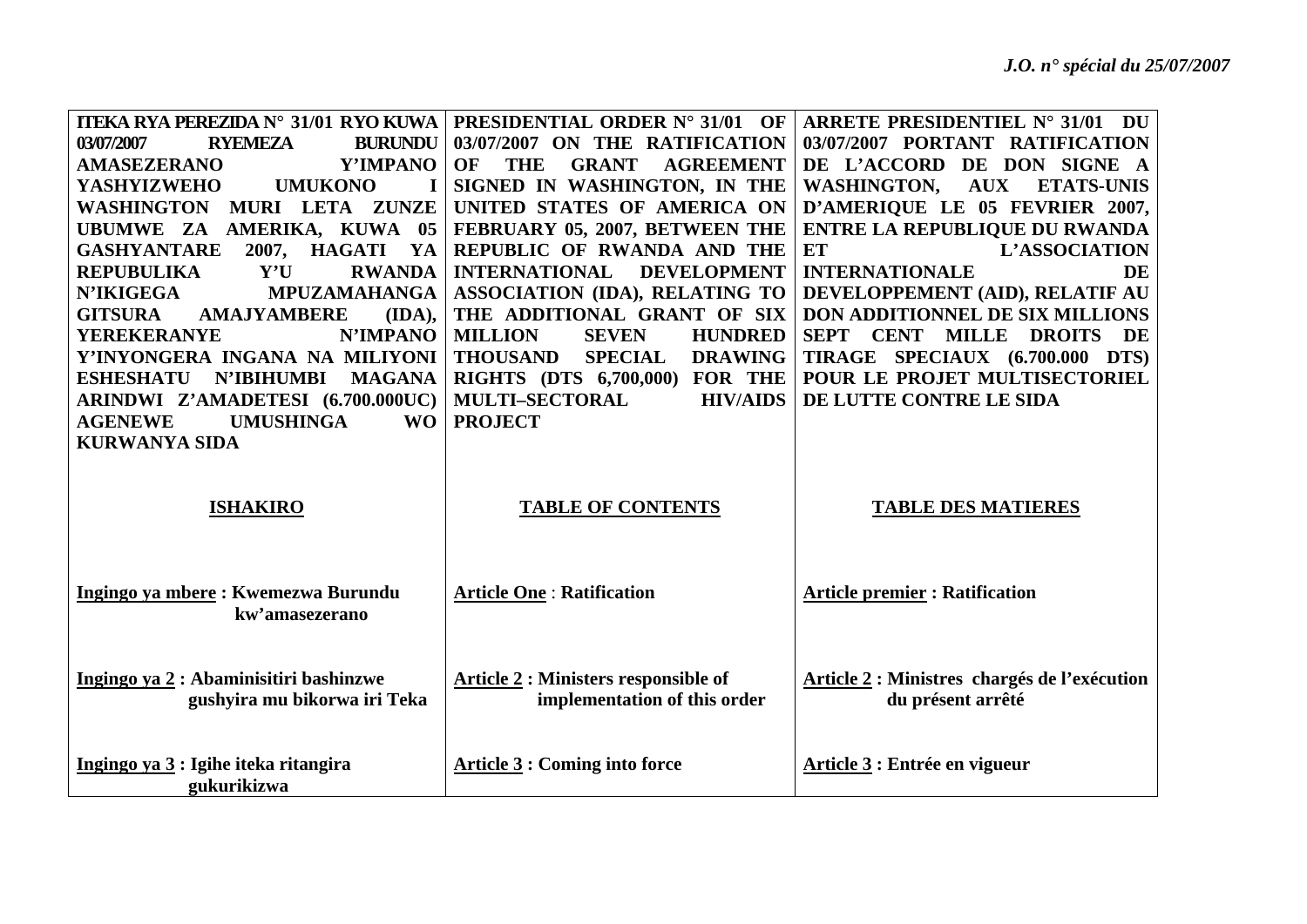| <b>ITEKA RYA PEREZIDA N° 31/01 RYO KUWA</b><br><b>RYEMEZA</b><br>03/07/2007<br><b>BURUNDU</b><br>Y'IMPANO<br><b>AMASEZERANO</b><br><b>UMUKONO</b><br><b>YASHYIZWEHO</b><br>WASHINGTON<br>MURI LETA ZUNZE<br>UBUMWE ZA AMERIKA, KUWA 05<br><b>GASHYANTARE</b><br>2007, HAGATI<br>YA<br><b>REPUBULIKA</b><br>${\bf Y}'{\bf U}$<br><b>RWANDA</b><br><b>N'IKIGEGA</b><br><b>MPUZAMAHANGA</b><br><b>GITSURA</b><br><b>AMAJYAMBERE</b><br>(IDA),<br>N'IMPANO<br><b>YEREKERANYE</b><br>Y'INYONGERA INGANA NA MILIYONI<br><b>ESHESHATU</b><br><b>N'IBIHUMBI</b><br><b>MAGANA</b><br>ARINDWI Z'AMADETESI (6.700.000UC)<br><b>AGENEWE</b><br><b>UMUSHINGA</b><br><b>WO</b><br><b>KURWANYA SIDA</b> | <b>PRESIDENTIAL ORDER N° 31/01 OF</b><br>03/07/2007 ON THE RATIFICATION<br><b>OF</b><br><b>THE</b><br><b>GRANT</b><br><b>AGREEMENT</b><br>SIGNED IN WASHINGTON, IN THE<br>UNITED STATES OF AMERICA ON<br>FEBRUARY 05, 2007, BETWEEN THE<br>REPUBLIC OF RWANDA AND THE<br><b>INTERNATIONAL</b><br><b>DEVELOPMENT</b><br><b>ASSOCIATION (IDA), RELATING TO</b><br>THE ADDITIONAL GRANT OF SIX<br><b>MILLION</b><br><b>HUNDRED</b><br><b>SEVEN</b><br><b>THOUSAND</b><br><b>SPECIAL</b><br><b>DRAWING</b><br><b>RIGHTS</b> (DTS 6,700,000)<br><b>FOR THE</b><br><b>MULTI-SECTORAL</b><br><b>HIV/AIDS</b><br><b>PROJECT</b> | ARRETE PRESIDENTIEL N° 31/01 DU<br>03/07/2007 PORTANT RATIFICATION<br>DE L'ACCORD DE DON SIGNE A<br>WASHINGTON,<br>$\mathbf{A}\mathbf{U}\mathbf{X}$<br><b>ETATS-UNIS</b><br>D'AMERIQUE LE 05 FEVRIER 2007,<br><b>ENTRE LA REPUBLIQUE DU RWANDA</b><br><b>ET</b><br>L'ASSOCIATION<br><b>INTERNATIONALE</b><br>DE<br>DEVELOPPEMENT (AID), RELATIF AU<br>DON ADDITIONNEL DE SIX MILLIONS<br>SEPT CENT MILLE DROITS DE<br>TIRAGE SPECIAUX (6.700.000 DTS)<br>POUR LE PROJET MULTISECTORIEL<br>DE LUTTE CONTRE LE SIDA |
|------------------------------------------------------------------------------------------------------------------------------------------------------------------------------------------------------------------------------------------------------------------------------------------------------------------------------------------------------------------------------------------------------------------------------------------------------------------------------------------------------------------------------------------------------------------------------------------------------------------------------------------------------------------------------------------|-------------------------------------------------------------------------------------------------------------------------------------------------------------------------------------------------------------------------------------------------------------------------------------------------------------------------------------------------------------------------------------------------------------------------------------------------------------------------------------------------------------------------------------------------------------------------------------------------------------------------|-------------------------------------------------------------------------------------------------------------------------------------------------------------------------------------------------------------------------------------------------------------------------------------------------------------------------------------------------------------------------------------------------------------------------------------------------------------------------------------------------------------------|
| <b>Twebwe, KAGAME Paul,</b><br>Perezida wa Repubulika;                                                                                                                                                                                                                                                                                                                                                                                                                                                                                                                                                                                                                                   | We, KAGAME Paul,<br>President of the Republic;                                                                                                                                                                                                                                                                                                                                                                                                                                                                                                                                                                          | <b>Nous, KAGAME Paul,</b><br>Président de la République;                                                                                                                                                                                                                                                                                                                                                                                                                                                          |
| Dushingiye ku Itegeko Nshinga rya Repubulika<br>y'u Rwanda ryo kuwa 04 Kamena 2003, nk'uko<br>ryavuguruwe kugeza ubu, cyane cyane mu<br>ngingo zaryo iya 98 igika cya 3, iya 112, iya<br>189, iya 190 n'iya 201;                                                                                                                                                                                                                                                                                                                                                                                                                                                                         | Given the Constitution of the Republic of<br>Rwanda of June 4, 2003, as amended to<br>date, especially in its articles 98 paragraph<br>3, 112, 189, 190 and 201;                                                                                                                                                                                                                                                                                                                                                                                                                                                        | Vu la Constitution de la République du<br>Rwanda du 04 juin 2003, telle que révisée à<br>ce jour, spécialement en ses articles 98 alinéa<br>3, 112, 189, 190 et 201;                                                                                                                                                                                                                                                                                                                                              |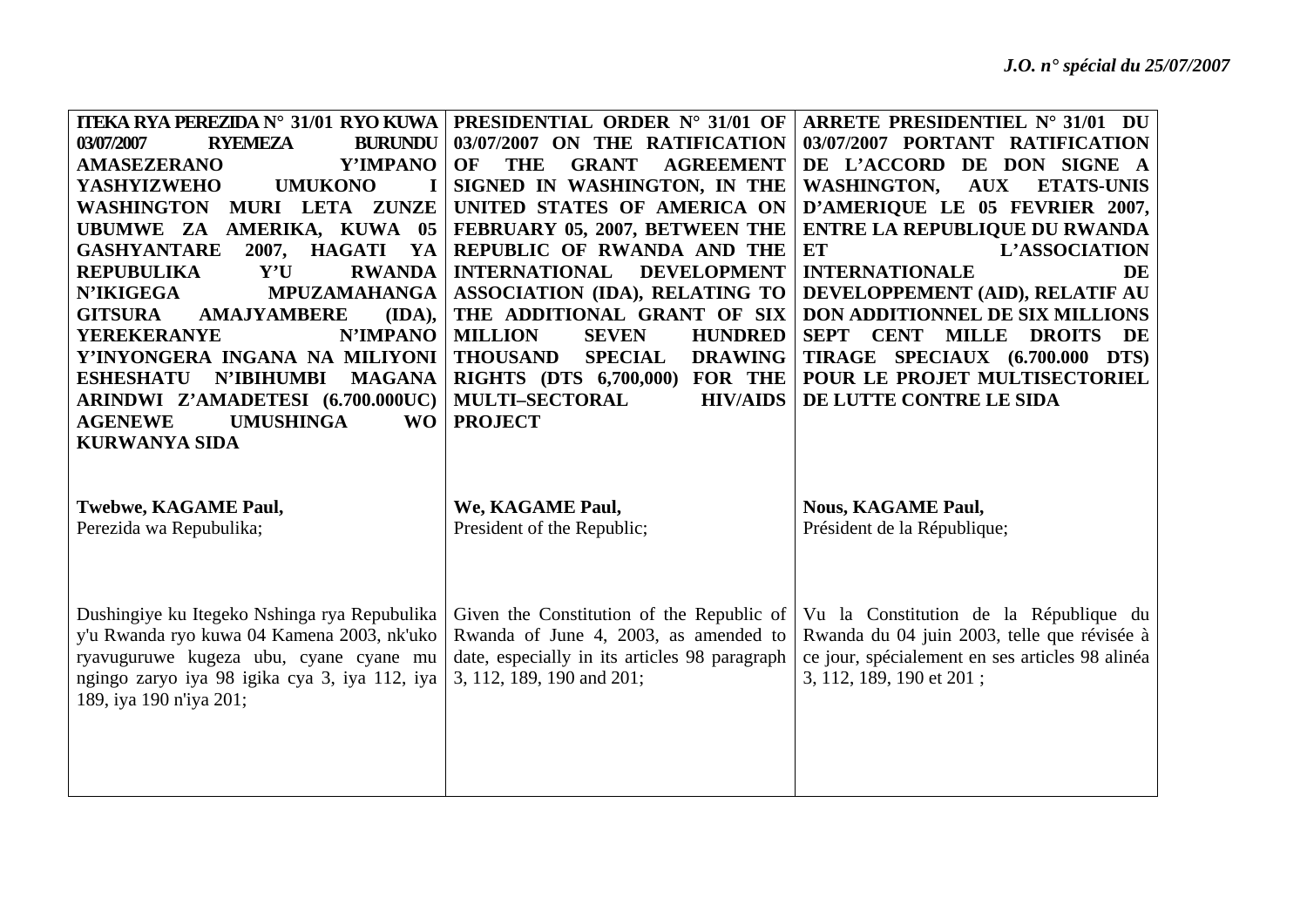| Dushingiye ku Itegeko n° 24/2007 ryo kuwa<br>27/06/2007 ryemerera kwemeza burundu<br>amasezerano y'impano yashyiriweho umukono<br>Washington muri Leta Zunze Ubumwe<br>z'Amerika kuwa 05 Gashyantare 2007, hagati<br>Repubulika y'u Rwanda n'Ikigega<br>ya<br>Mupuzamahanga Gitsura Amajyambere (IDA),<br>yerekeranye n'impano y'inyongera ingana na<br>miliyoni esheshatu n'ibihumbi magana arindwi<br>(6.700.000)<br>z'Amadetesi<br>DTS)<br>agenewe<br>Umushinga wo kurwanya SIDA; | Given Law n° 24/2007 of 27/06/2007<br>authorising the ratification of the grant<br>agreement signed in Washington, in the<br>United States of America on February 05,<br>2007, between the Republic of Rwanda and<br>the International Development Association<br>(IDA), relating to the additional grant of six<br>million seven hundred thousand Special<br>Drawing Rights (SDR 6,700,000) for the<br>Multi-Sectoral HIV/AIDS Project; | Vu la loi nº 24/2007 du 27/06/2007 portant<br>autorisation de ratification de l'accord de don<br>Washington,<br>signé<br>à<br>Etats-Unis<br>aux<br>d'Amérique le 05 février 2007, entre la<br>République du Rwanda et l'Association<br>Internationale de Développement (IDA),<br>relatif au don additionnel de six millions sept<br>cent mille Droits de Tirage Spéciaux<br>(6.700.000 DTS) pour le Projet Multisectoriel<br>de Lutte contre le Sida; |
|--------------------------------------------------------------------------------------------------------------------------------------------------------------------------------------------------------------------------------------------------------------------------------------------------------------------------------------------------------------------------------------------------------------------------------------------------------------------------------------|------------------------------------------------------------------------------------------------------------------------------------------------------------------------------------------------------------------------------------------------------------------------------------------------------------------------------------------------------------------------------------------------------------------------------------------|-------------------------------------------------------------------------------------------------------------------------------------------------------------------------------------------------------------------------------------------------------------------------------------------------------------------------------------------------------------------------------------------------------------------------------------------------------|
| kubona<br>Tumaze<br>y'impano<br>amasezerano<br>yashyiriweho umukono i Washington muri Leta<br>z'Amerika<br>Ubumwe<br>Zunze<br>kuwa<br>05<br>Gashyantare 2007, hagati ya Repubulika y'u<br>Rwanda n'Ikigega Mupuzamahanga Gitsura<br>Amajyambere (IDA), yerekeranye n'impano<br>y'inyongera ingana na miliyoni esheshatu<br>n'ibihumbi<br>arindwi z'Amadetesi<br>magana<br>(6.700.000 DTS) agenewe Umushinga wo<br>kurwanya SIDA;                                                     | Given<br>agreement<br>grant<br>signed<br>in<br>Washington, in the United States<br>of<br>America on February 05, 2007, between the<br>Republic of Rwanda and the International<br>Development Association (IDA), relating to<br>the additional grant of six million seven<br>hundred thousand Special Drawing Rights<br>(SDR 6,700,000) for the Multi-Sectoral<br>HIV/AIDS Project;                                                      | Considérant l'accord de don signé à<br>Washington, aux Etats-Unis d'Amérique le 05<br>février 2007, entre la République du Rwanda<br>Internationale<br>l'Association<br>de<br>et<br>Développement (IDA), relatif au<br>don<br>additionnel de six millions sept cent mille<br>Droits de Tirage Spéciaux (6.700.000 DTS)<br>pour le Projet Multisectoriel de Lutte contre le<br>Sida;                                                                   |
| Tubisabwe<br>Minisitiri<br>w'Imari<br>na<br>n'Igenamigambi;                                                                                                                                                                                                                                                                                                                                                                                                                          | On proposal of the Minister of Finance and<br>Economic Planning;                                                                                                                                                                                                                                                                                                                                                                         | Sur proposition du Ministre des Finances et<br>de la Planification Economique;                                                                                                                                                                                                                                                                                                                                                                        |
| Inama y'Abaminisitiri yateranye kuwa<br>28<br>Gashyantare<br>2007 imaze<br>kubisuzuma<br>no<br>kubyemeza;                                                                                                                                                                                                                                                                                                                                                                            | After consideration<br>adoption<br>and<br>by<br>Cabinet, in its session of February 28, 2007;                                                                                                                                                                                                                                                                                                                                            | Après examen et adoption par le Conseil des<br>Ministres en sa séance du 28 février 2007 ;                                                                                                                                                                                                                                                                                                                                                            |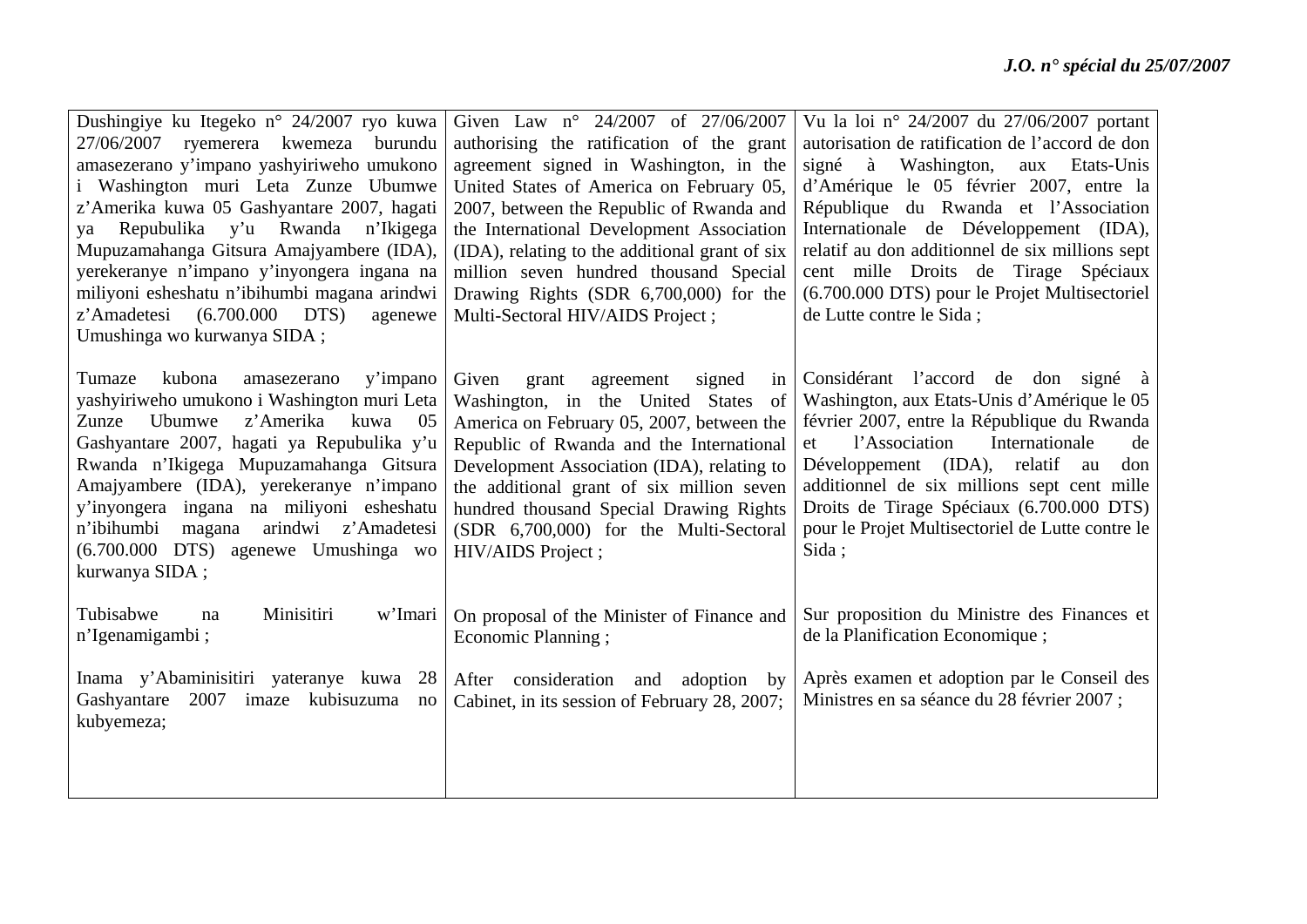| TWATEGETSE KANDI DUTEGETSE:                                                                                                                                                                                                                                                                                                                                                                                                                                         | <b>HAVE ORDERED</b><br><b>AND</b>                                                                                                                                                                                                                                                                                                                                                                                           | <b>HEREBY   AVONS RRETE ET ARRETONS :</b>                                                                                                                                                                                                                                                                                                                                                                                       |
|---------------------------------------------------------------------------------------------------------------------------------------------------------------------------------------------------------------------------------------------------------------------------------------------------------------------------------------------------------------------------------------------------------------------------------------------------------------------|-----------------------------------------------------------------------------------------------------------------------------------------------------------------------------------------------------------------------------------------------------------------------------------------------------------------------------------------------------------------------------------------------------------------------------|---------------------------------------------------------------------------------------------------------------------------------------------------------------------------------------------------------------------------------------------------------------------------------------------------------------------------------------------------------------------------------------------------------------------------------|
| Ingingo ya mbere: Kwemezwa burundu<br>kw'amasezerano                                                                                                                                                                                                                                                                                                                                                                                                                | <b>ORDER:</b><br><b>Article One: Ratification</b>                                                                                                                                                                                                                                                                                                                                                                           | <b>Article premier : Ratification</b>                                                                                                                                                                                                                                                                                                                                                                                           |
| Amasezerano y'impano yashyiriweho umukono<br>i Washington muri Leta Zunze Ubumwe<br>z'Amerika kuwa 05 Gashyantare 2007, hagati<br>Repubulika y'u Rwanda<br>n'Ikigega<br>ya<br>Mupuzamahanga Gitsura Amajyambere (IDA),<br>yerekeranye n'impano y'inyongera ingana na<br>miliyoni esheshatu n'ibihumbi magana arindwi<br>z'amadetesi<br>(6.700.000)<br>DTS)<br>agenewe<br>Umushinga wo kurwanya SIDA, yemejwe<br>burundu kandi atangiye gukurikizwa uko<br>yakabaye. | The grant agreement signed in Washington,<br>in the United States of America on February<br>05, 2007, between the Republic of Rwanda<br>the<br>International<br>Development<br>and<br>Association (IDA), relating to the additional<br>grant of six million seven hundred thousand<br>Special Drawing Rights (SDR 6,700,000)<br>for the Multi-Sectoral HIV/AIDS Project, is<br>hereby ratified and becomes fully effective. | L'accord de don signé à Washington, aux<br>Etats-Unis d'Amérique le 05 février 2007,<br>la République du Rwanda<br>entre<br>et<br>l'Association<br>Internationale<br>de<br>Développement<br>(IDA), relatif<br>don<br>au<br>additionnel de six millions sept cent mille<br>Droits de Tirage Spéciaux (6.700.000 DTS)<br>pour le Projet Multisectoriel de Lutte contre le<br>Sida, est ratifié et sort son plein et entier effet. |
| Ingingo ya 2 : Abaminisitiri bashinzwe<br>gushyira mu bikorwa iri Teka                                                                                                                                                                                                                                                                                                                                                                                              | <b>Article 2: Ministers responsible of</b><br>implementation of this order                                                                                                                                                                                                                                                                                                                                                  | Article 2 : Ministres chargés de l'exécution<br>du présent arrêté                                                                                                                                                                                                                                                                                                                                                               |
| Minisitiri<br>w'Intebe,<br>w'Imari<br>Minisitiri<br>n'Igenamigambi, Minisitiri w'Ubuzima na<br>Minisitiri<br>w'Ububanyi<br>n'Amahanga<br>n'Ubutwererane basabwe kubahiriza iri teka.                                                                                                                                                                                                                                                                                | The Prime Minister, the Minister of Finance<br>and Economic Planning, the Minister of<br>Health and the Minister of Foreign Affairs<br>and Cooperation are responsible for the<br>implementation of this Order.                                                                                                                                                                                                             | Le Premier Ministre, le Ministre des Finances<br>et de la Planification Economique, le Ministre<br>de la Santé et le Ministre des Affaires<br>Etrangères et de la Coopération sont chargés<br>de l'exécution du présent arrêté.                                                                                                                                                                                                 |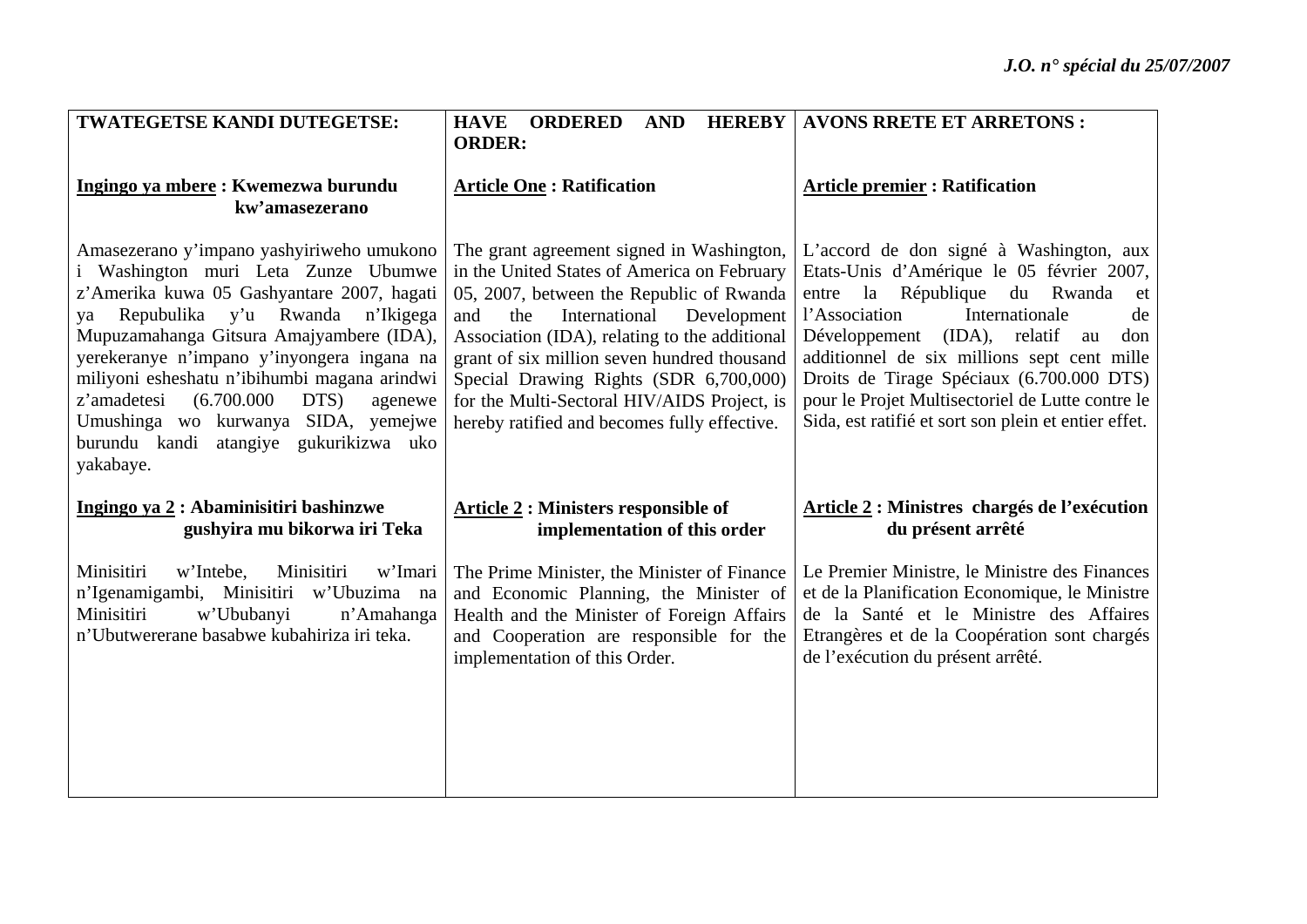| Ingingo ya $3:$ Igihe iteka<br>gukurikizwa | ritangira   Article 3 : Coming into force      | Article 3 : Entrée en vigueur                   |
|--------------------------------------------|------------------------------------------------|-------------------------------------------------|
|                                            |                                                |                                                 |
| Iri teka ritangira gukurikizwa ku munsi    | This Order comes into force on the date of     | Le présent arrêté entre en vigueur le jour de   |
| ritangarijweho mu Igazeti ya Leta ya       | its publication in the Official Gazette of the | sa publication au Journal Officiel de la        |
| Repubulika y'u Rwanda.                     | Republic of Rwanda.                            | République du Rwanda.                           |
| Kigali, kuwa 03/07/2007                    | Kigali, on 03/07/2007                          | Kigali, le 03/07/2007                           |
| Perezida wa Repubulika                     | The President of the Republic                  | Le Président de la République                   |
| <b>KAGAME Paul</b>                         | <b>KAGAME Paul</b>                             | <b>KAGAME Paul</b>                              |
| $(s\acute{e})$                             | $(s\acute{e})$                                 | $(s\acute{e})$                                  |
| Minisitiri w'Intebe                        | The Prime Minister                             | Le Premier Ministre                             |
| <b>MAKUZA Bernard</b>                      | <b>MAKUZA Bernard</b>                          | <b>MAKUZA Bernard</b>                           |
| $(s\acute{e})$                             | $(s\acute{e})$                                 | $(s\acute{e})$                                  |
| Minisitiri w'Imari n'Igenamigambi          | The Minister of Finance and Economic           | Le Ministre des Finances et de la Planification |
| <b>MUSONI James</b>                        | Planning                                       | Economique                                      |
| $(s\acute{e})$                             | <b>MUSONI James</b>                            | <b>MUSONI James</b>                             |
|                                            | $(s\acute{e})$                                 | $(s\acute{e})$                                  |
| Minisitiri w'Ubuzima                       | The Minister of Health                         | Le Ministre de la Santé                         |
| <b>NTAWUKURIRYAYO</b>                      | <b>NTAWUKURIRYAYO</b>                          | <b>NTAWUKURIRYAYO</b>                           |
| <b>Jean Damascène</b>                      | <b>Jean Damascène</b>                          | <b>Jean Damascène</b>                           |
| $(s\acute{e})$                             | $(s\acute{e})$                                 | $(s\acute{e})$                                  |
| Minisitiri w'Ububanyi n'Amahanga           | The Minister of Foreign Affairs and            | Le Ministre des Affaires Etrangères et de la    |
| n'Ubutwererane                             | Cooperation                                    | Coopération                                     |
| <b>MURIGANDE Charles</b>                   | <b>MURIGANDE Charles</b>                       | <b>MURIGANDE Charles</b>                        |
| $(s\acute{e})$                             | $(s\acute{e})$                                 | $(s\acute{e})$                                  |